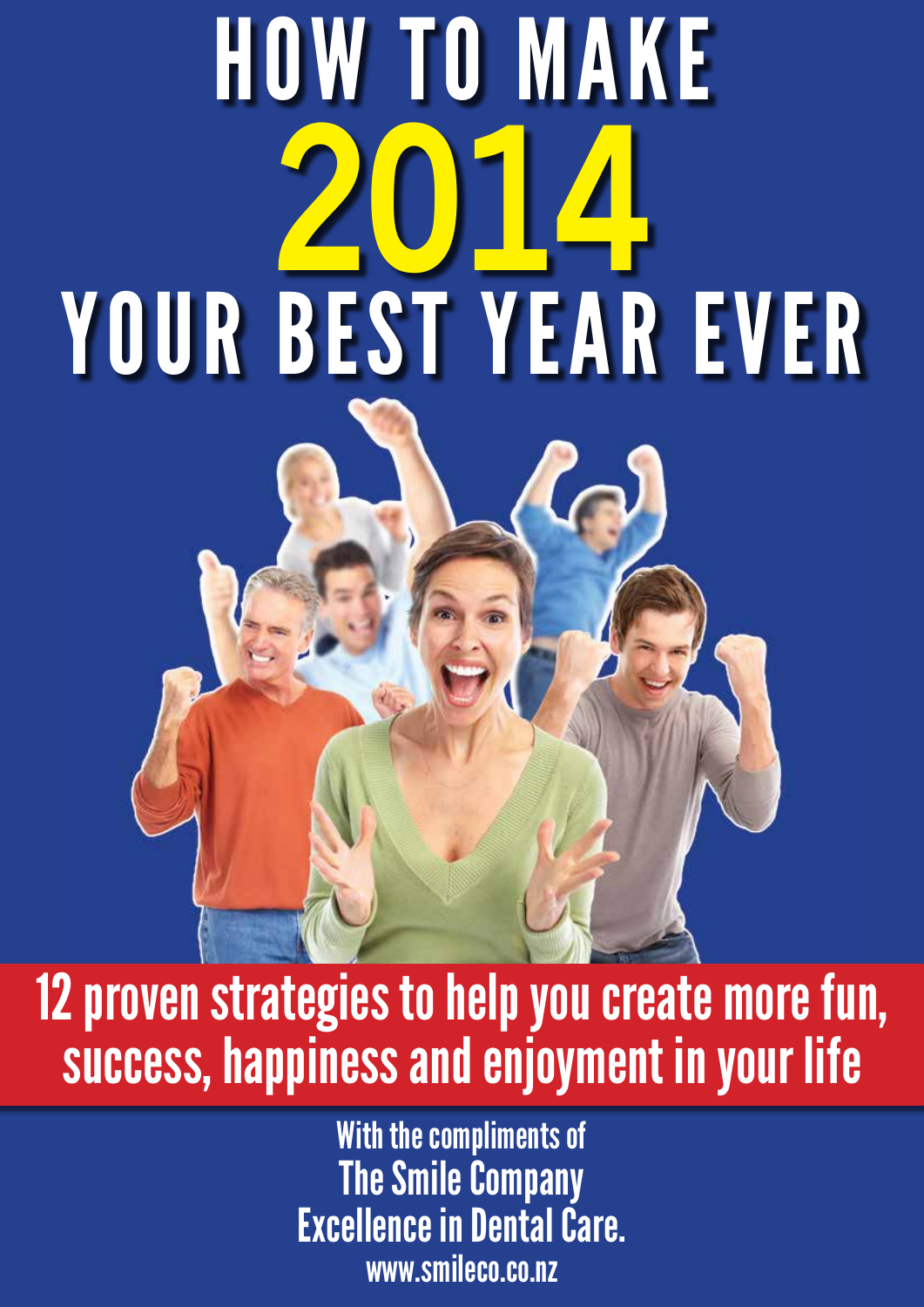# Introduction

We really appreciate all our valued clients and friends like you.

And we are always searching for helpful ideas we can pass along.

That's why we are delighted to share with you this short guide called '*How to make 2014 your best year ever*'

It's written by marketing expert Graham McGregor and contains 12 proven strategies that any person can use to create more fun, success, happiness and enjoyment in their life.

We love the ideas that Graham shares in this booklet because they are positive, simple and very easy to use.

We invite you to read through this booklet and try any of the strategies and ideas that appeal to you.

We know you will be pleasantly surprised at how effective these ideas are and the excellent results you will enjoy from using them.

Best wishes for the next 12 months.

And we trust that the year ahead turns out to be your best one ever!

Kind regards

The Smile Company Team

**The Smile Company Excellence in Dental Care 75 Cambridge Terrace Christchurch 8013**

**Phone: 03 3661948 Email: info@smileco.co.nz Website: www.smileco.co.nz**



all live with the objectiv<br>|appy; our lives are all d<br>|and yet the same <sub>Anne Frank</sub> **"** *We all live with the objective of being happy; our lives are all different*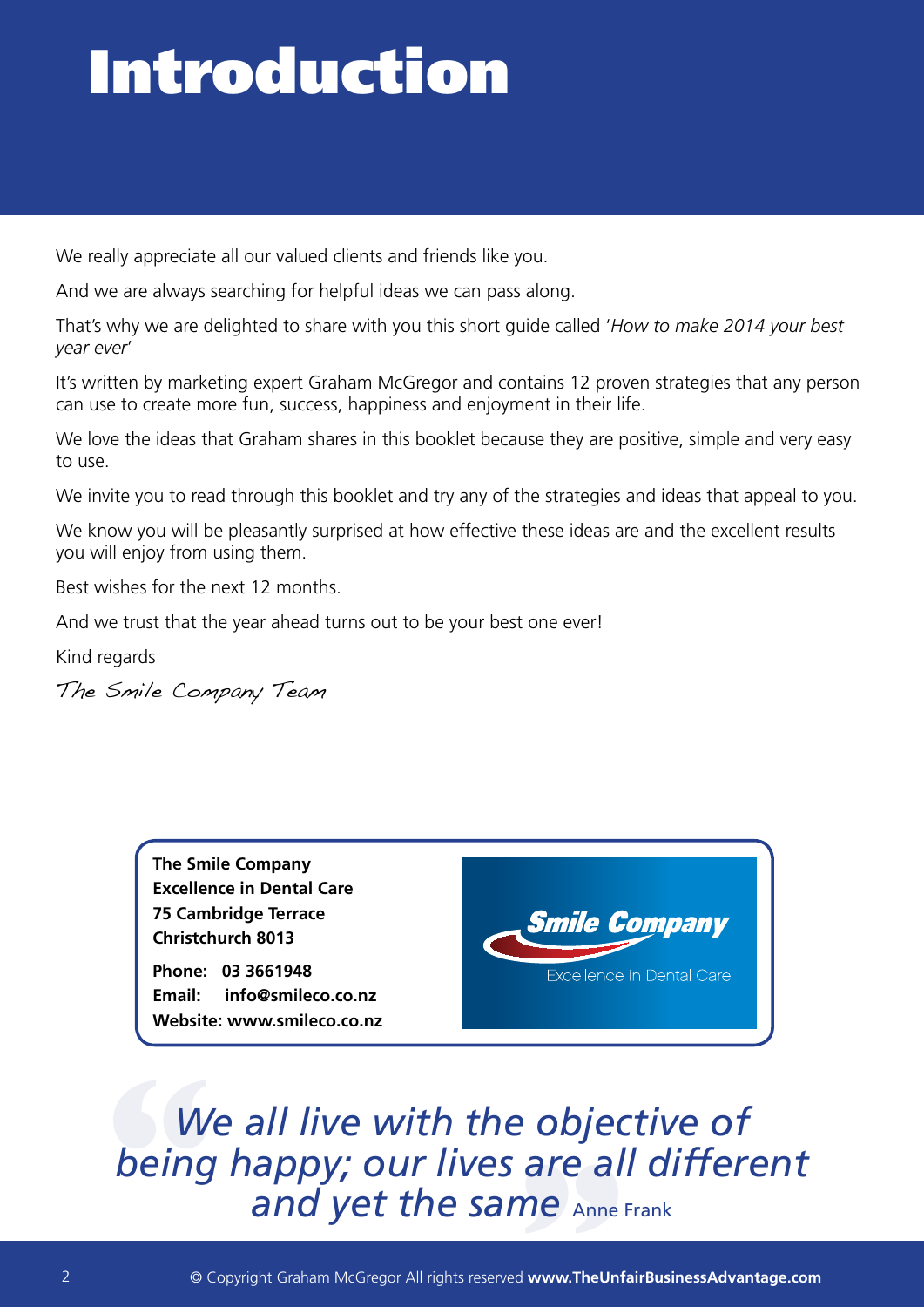## Strategy 1: **Celebrate two important things from the previous 12 months**



One of the smartest ways to get great value from the next 12 months of your life is to make sure you celebrate some important things from the previous 12 months.

There are two wonderful things you should celebrate from every 12 month period. (And when you celebrate these two things; they will help you to achieve even better results in the future.)

#### **The first thing you should celebrate from the last 12 months is the many successes you will have enjoyed:**

By successes, I mean anything that you did or experienced in the last 12 months that made you *feel good* about yourself. These successes can be big and small. (Both are

important to acknowledge.)

#### **A good way to celebrate these successes is to write them down:**

#### **Examples:**

In the last 12 months I have enjoyed a lot of successes.

Here are just a few of them...

- $\checkmark$  I have now written over 120 weekly marketing columns in the NZ Herald online. This is the largest newspaper in the country. And hundreds of people from all around the world have told me how they have read my articles and found them useful in their business. You can read many of these online marketing columns at this link… http://bit.ly/nzheraldonline
- $\checkmark$  I had a wonderful holiday riding the Otago Rail Trail with my wife and four friends. This had been on my bucket list for quite some time and it was amazing. We met some fascinating people, saw incredible scenery and enjoyed delicious food and wine everywhere we went. We used the services of Trail Journeys to organise our Otago Rail Trail adventure and they did a superb job of arranging everything. You can find out more about the Otago Rail Trail at www.trailjourneys.co.nz



- $\checkmark$  I helped to raise thousands of dollars for a great charity
- $\checkmark$  I ended the year a little bit fitter and healthier

As you can see, the successes you celebrate on your list *don't* have to be big things. They can just be things you did or experienced that made you feel good about yourself.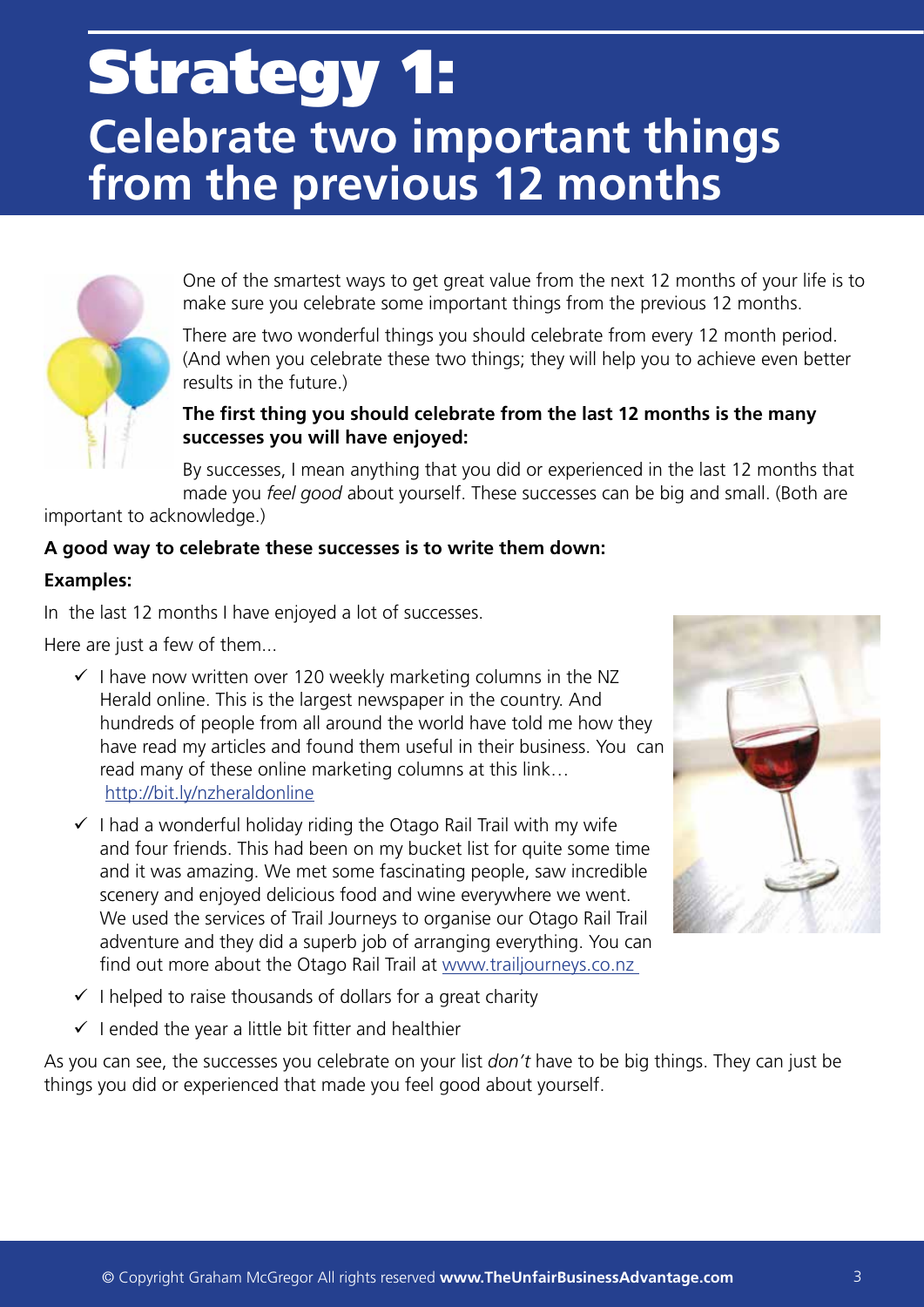#### **The second thing you should celebrate from the last 12 months are the various 'Learning Lessons' you will have experienced:**

Learning lessons are what I call the experiences that you didn't like or enjoy that much. I believe that it can be very helpful to look at some of these uncomfortable experiences and write down the valuable learning lessons you learned from them.

#### **Example:**

In the last 12 months I made the mistake of taking on far too many marketing projects.

I decided to produce a series of brand new business success videos , create dozens of new marketing guides, and make a massive difference to the lives of thousands of people around the world.

At the same time I took on a number of new marketing clients in industries that I had not worked with before and tried a large number of new marketing strategies with these clients.

After six months of being super busy I took a step back and reviewed my results.

The reality was I was not doing my best possible work with many of the projects I was involved with. And I was not enjoying life as much as I wanted.

My learning lesson was that I had lost focus.

So over the next few months I cut back by 75% the number of projects I was involved with.

I realised I needed to concentrate on what I was brilliant at doing. Rather than stuff that I was average at doing. I also wanted to do things that were fun and enjoyable.

And most importantly that produced great results. (For both me and my clients.)

The result from doing less was interesting. In a 90 day period I doubled my results from the previous six months. With far less effort and a lot more fun and enjoyment.

We all have great successes and valuable learning lessons in any 12 month period. I encourage you to celebrate all these successes and learning lessons.

### TAKE ACTION

*Write down 20 or more successes, big and small, you've had in the last 12 months. (This is a great way to end the last 12 months on a high note.) Write down at least three learning lessons you've had from things in the last 12 months that did not go as well as you wanted them to. (This allows you to learn something positive and helpful from any 'less than desirable experiences' you've had during this time.)*

 **You learn something every** if you pay attention *You learn something every day if you pay attention* Ray LeBlond

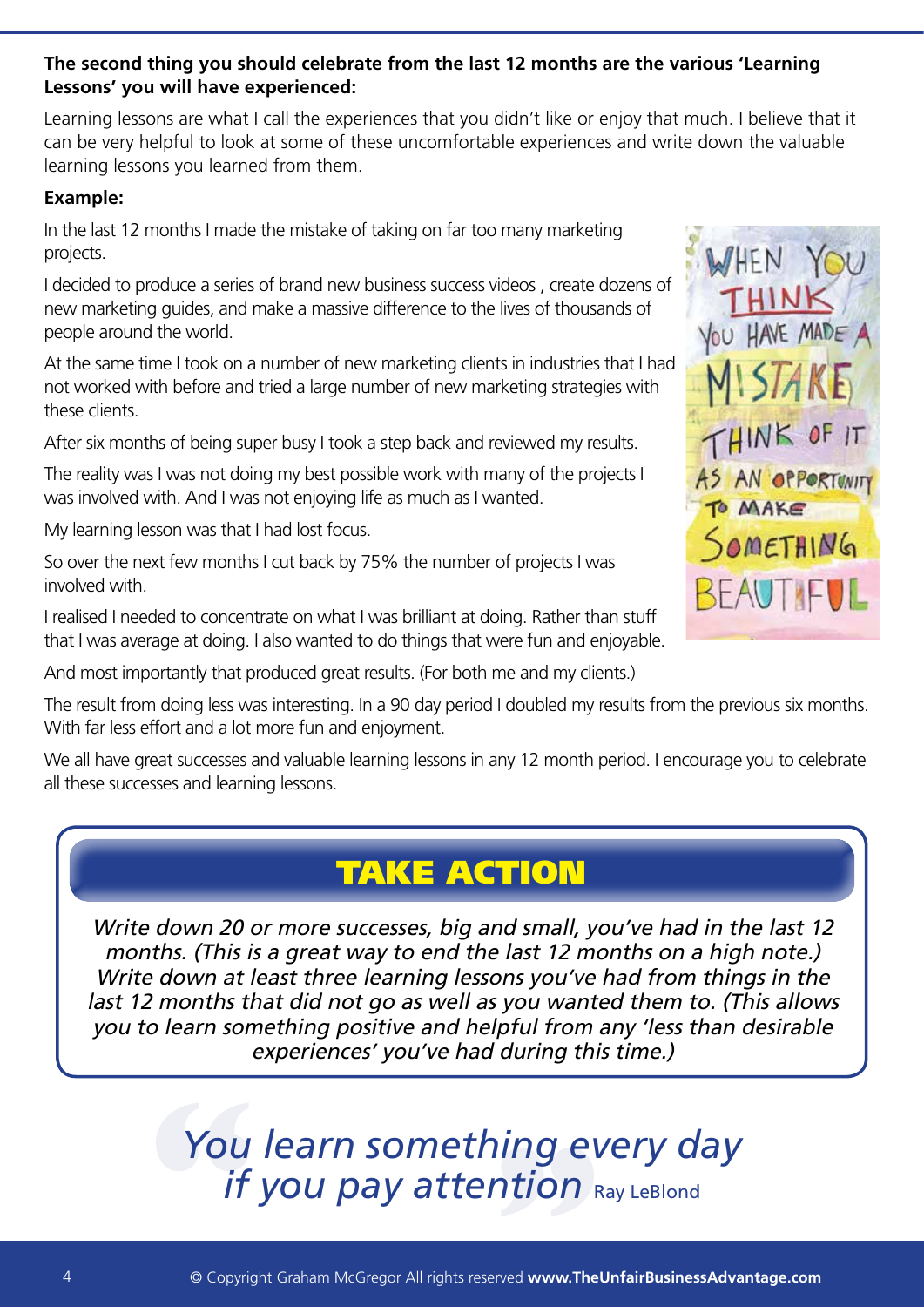# Strategy 2:

### **Eliminate the mosquitoes in your life**

In his Book "High Energy Habits" author Bill Ford talks about "Getting rid of the little things that annoy you." I like to think of the little things that annoy you as being like mosquitoes. They are pesky, irritating and drain you of energy you could use far more productively on other things.

#### **Here are some of the common little things that annoy many people.**

- A loose or missing button on an article of clothing
- Email backlog
- A dripping tap
- Mould around your bath or shower
- Light bulbs that need replacing
- Things that need to be returned to shops
- No room in filing cabinet
- Drawers that don't close properly
- • House not finished
- Garden needing weeding
- Magazines waiting to be read
- And many more.

Often these 'mosquitoes' are some minor annoyance or irritant that that you are tolerating, but are not happy about. Usually you know what to do to fix it, but you have just not yet got around to doing it. Then before you know it, months and sometimes years have passed and the irritant is still there.

So you almost don't notice the dripping tap, the loose door handle, the light bulb that keeps shorting out and more. You just work around them.

When you start to notice these mosquitoes you will see there can be a lot of them.



Bill Ford suggests that you imagine that all of the little jobs around the house requiring attention have a Post-It note attached: the bills say 'pay me', the magazines say 'read me', the stain says 'clean me', and the papers say 'file me' and so on.

Now imagine that as you move through your home that each note has a naggy whiny voice saying 'me, me, me, me!' The voice are all different but all of them

are grating on your nerves. And as you have a cup of coffee, read the paper, get ready for work, some part of you is engaged in saying 'later, later, later, not important enough, no time right now'.

We are so busy that these little things do not seem to justify a high priority. But it takes energy to ignore the mosquitoes and it also reduces our enjoyment of what ever else we are doing at the same time.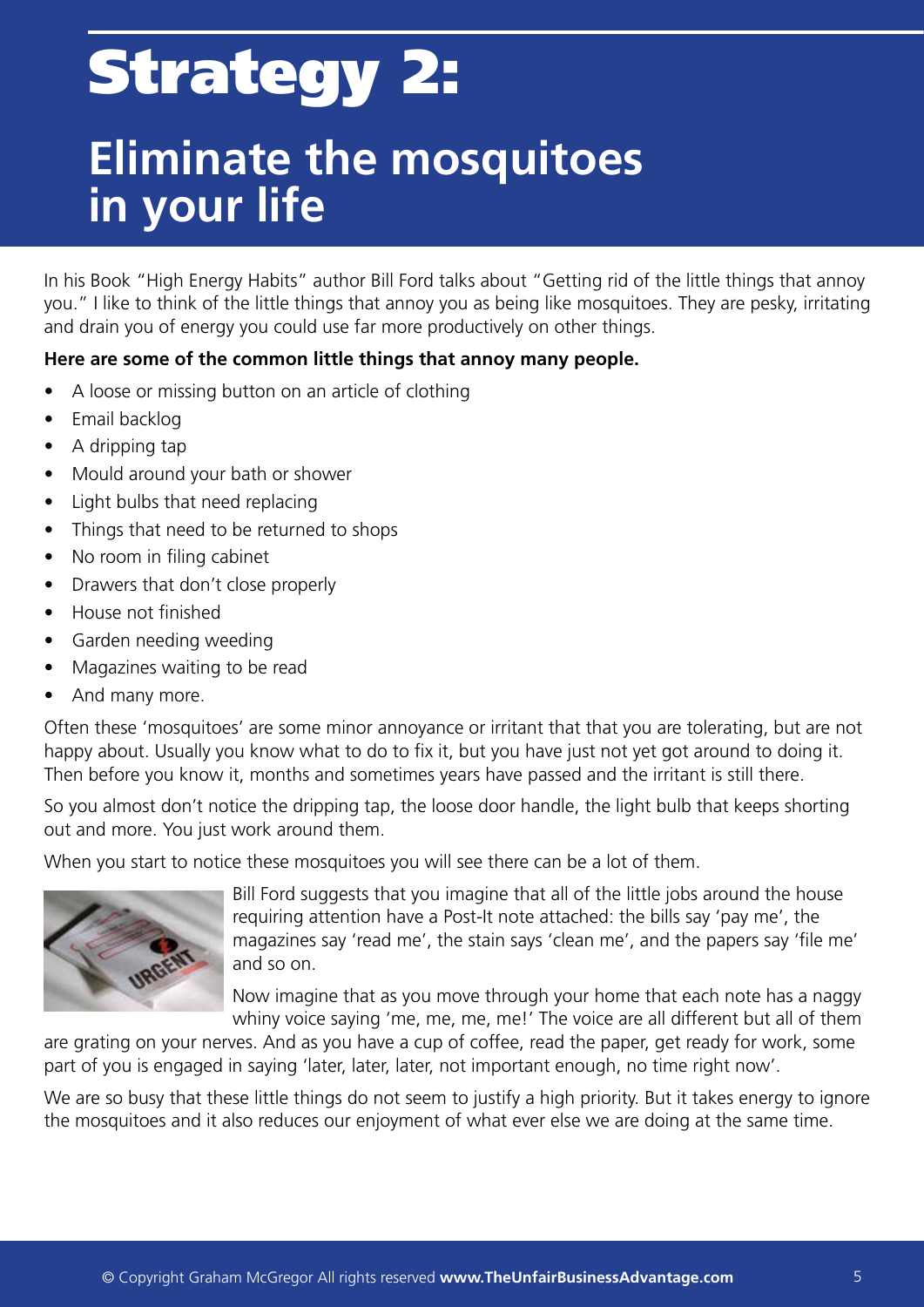#### **The wasted five star hotel room**

Imagine you have just paid a large amount of money to stay in a luxury five star hotel room. The room is magnificent and has every luxury you could possible want.

You lie down to sleep in the superbly comfortable bed and suddenly you hear a mosquito start to buzz. You turn on the light and because the hotel ceiling is so high you can't get the mosquito. It buzzes in your ear all night and you just can't sleep.

The five star hotel room has been wasted and all because of one tiny mosquito. This experience happened to a friend of mine Des Moss and prompted him to write: *"If you don't think small things don't bother you, just try sleeping with a mosquito"* 



This experience is exactly what life is like when it is full of these little annoyances.

#### **Here's the solution Bill gives:**

- 1. Take 10 minutes and make a list of all the little things in your life that annoy you. You can even make two lists if you want to. One list can be for work and one list can be for your personal life. Add to each list over time. You will start to notice more and more things that are not quite the way you would like them to be.
- 2. Pick two easy 'mosquitoes' and deal with them today. By 'easy' I mean items where you know all you need to know in order to fix them and also won't take too long.

These could be things like clean your car, sew on a button, replace a light bulb and so on.

Notice how it feels when you have fixed each of these two little irritations. Then keep going and pick at least two more 'mosquitoes' for another day.

The momentum will build. Even if you don't get the thing that irritates you fixed make sure you at least write it down.

#### **Example:**

I used this strategy myself and in ten minutes I came up with 15 little things that annoyed me around my home. I managed to eliminate three of these pesky irritations that same day. One was an overdue library book I needed to return. I put it in my car and dropped in into the library a few hours later. It was so simple to do, yet I had put it off for a week. I felt so much better after fixing these three annoying little things in my life.

So one way to create more happiness in your life is to get rid of some of the 'mosquitoes' in your life and see how good it feels.

### TAKE ACTION

*Make a list of 10-20 little things in your life that irritate you in some way.* 

*Then take action on eliminating two of these 'mosquitos and notice how good this makes you feel.*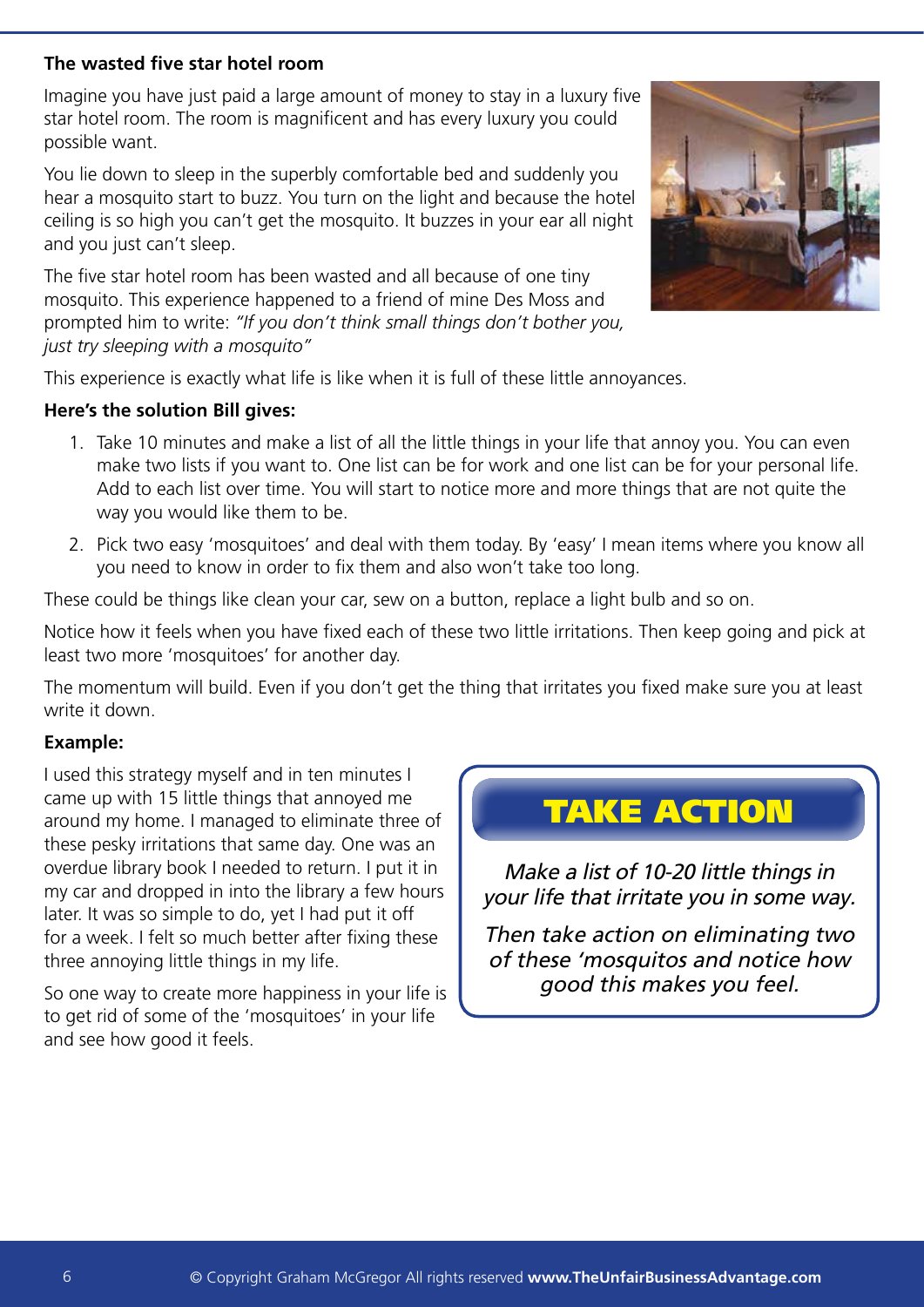# Strategy 3:

### **Use adventure to increase happiness**

One of the ideas I enjoyed reading recently was this one:

# ne of the ideas I enjoyed reading recently was this one:<br> **The person who experiences the most; wins.**

In other words; make sure you have numerous experiences that add to the colour, richness, depth and wisdom of your life. I like to think of these experiences as adventures. In other work<br>
Wisdom of your<br>
So the quest<br>
Year<sup>?</sup> Can you

So the question is "What kinds of adventures (or rich experiences) can you engage in throughout this year? Can you travel to exotic or novel places? Can you try new types of food or learn a new language? Can you learn to snowboard or scuba dive or fly? What experiences can you have that will add to the richness and colour of your life?

The way I see it; there are dozens of adventures (big and small) waiting for all of us to try; if we just open our eyes and look for them.

One simple way to add adventure to your life is to travel.

A great travel book to read is called "1,000 places to see before you die".

The author of this book spent 7 years researching some of the most inspiring places to visit in the world.

(As the book says "The world is like a book; and those who don't travel read only one page.")

#### **You can add micro-adventures to your life as well**

I was reading some interesting thoughts by Robin Sharma in the Sharma Leadership Report.

Robin noted; "When we were kids, much of our happiness came from the fact that we did so many of the things we loved to do. We would skip stones on a lake or make angels in the snow or simply playfully engage in the present moment.

Often, as we age, we stop doing the things that made us so happy in our youth.

We give up that musical instrument that made our soul sing.

Or we stopped playing hockey or going skiing or surfing.

Or we stopped spending quality time with the friends that used to make us laugh so hard we thought our bellies would burst.

By engaging in "micro adventures"- little adventures that you inject into your day - you will restore the passion that you may have lost.

#### **For Instance**

- Taking an hour to go to your favourite bookstore and browse through your favourite section, might be a micro adventure you can engage in today.
- Or trying Vietnamese food (if you have never tasted it before) could be another micro adventure you try tonight.

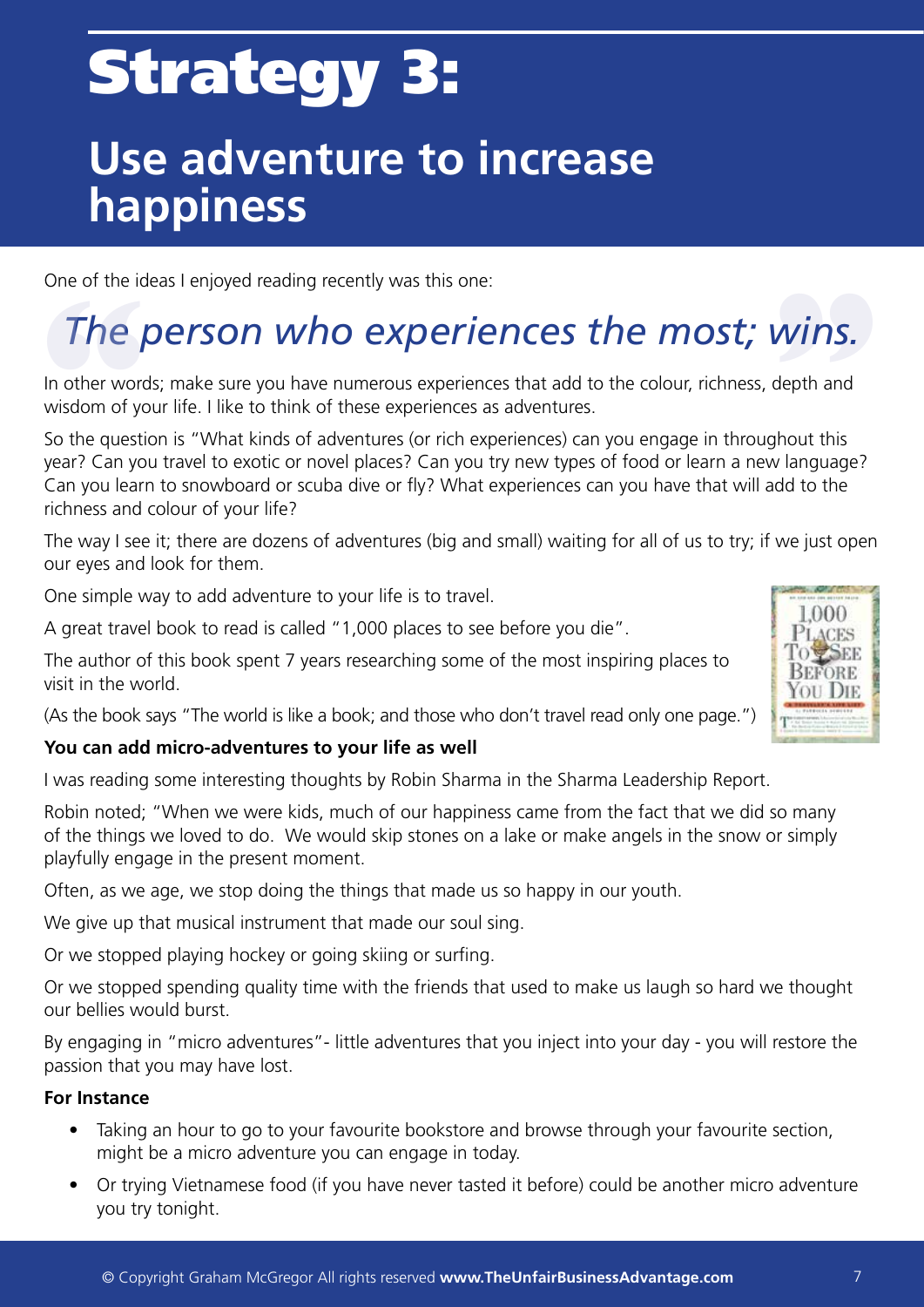Or picking up the phone and having a conversation with someone you admire could be another micro adventure that you schedule into your day."

#### **Example:**

Some good friends invited my wife and me out for a drive. They picked us up early on a Saturday



morning and we drove north. We stopped at an amazing pottery studio and admired some spectacular pots, ornaments and plates.

We then enjoyed a delicious breakfast in a delightful café that was in the middle of a palm nursery. We continued driving and sightseeing for the rest of the day.

We walked down a surf beach where the surf was absolutely 'huge'. We saw multimillion dollar homes in one of the most spectacular sea side subdivisions I had ever seen. We went down gravel roads that wound down the side of steep hills. We had drinks by the river in a friendly country pub.

### TAKE ACTION

*Write down at least 5-10 micro adventures that you could experience. Plan to do at least one of them this week.*

Our micro-adventure lasted for over 12 hours and was a complete break from our normal routine. We finished with a late dinner and a bottle of wine and watched the final of a grand slam tennis match on TV. All up it was a great day.

# Strategy 4:

## **Laugh More**



The average 4 year old laughs 300 times a day while the average adult laughs 15 times a day. Make the time to watch a funny movie or share a belly laugh with your child. Laughter relaxes you and ensures that you don't

take yourself too seriously.

Write down what you could do this week to add more

variety, laughter and fun in your life.

(I personally find that reading funny cartoons like the ones at www.glasbergen.com always brings a smile to my face.)

### TAKE ACTION

*Write down what you could do this week to add more variety, laughter and fun in your life.*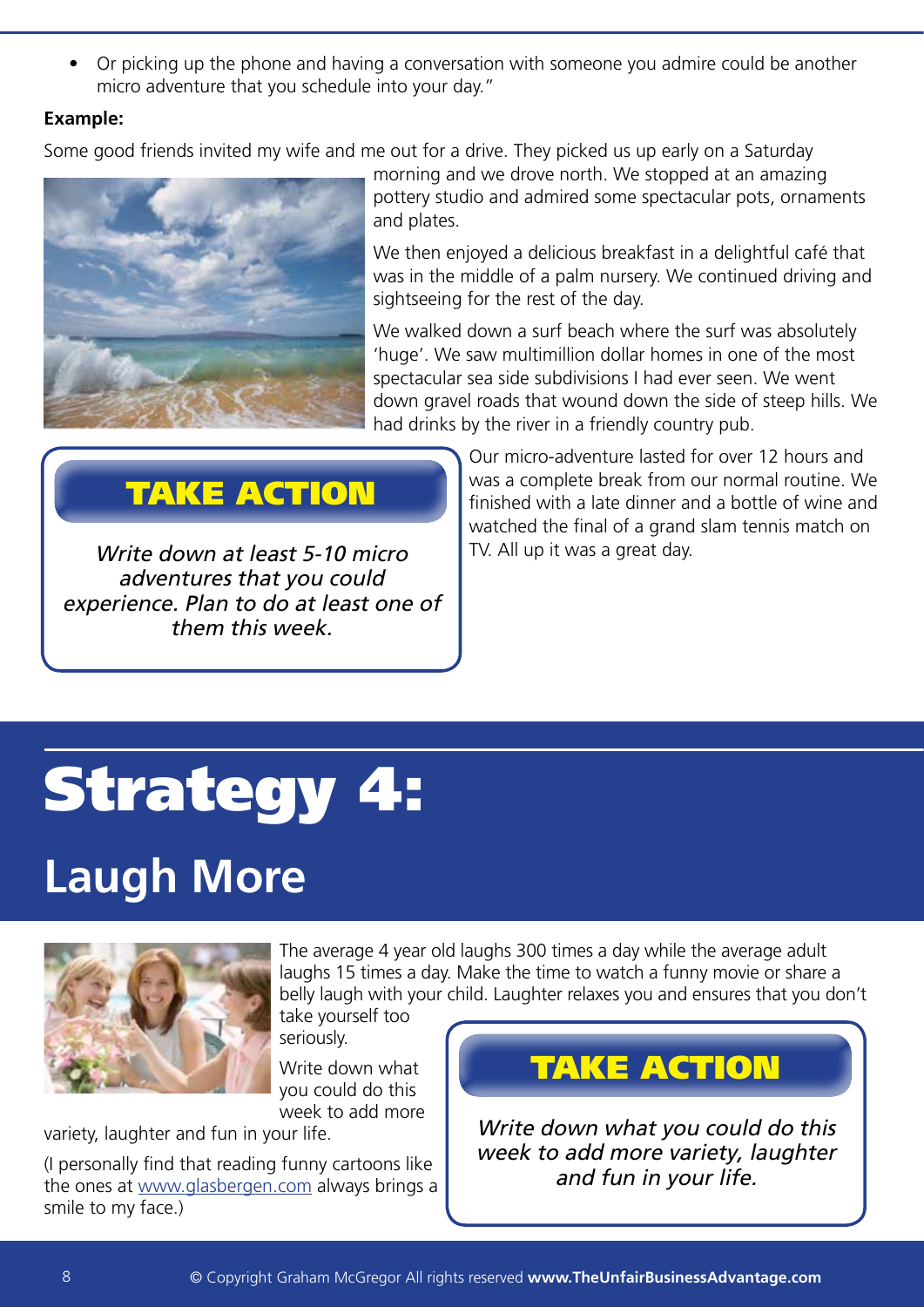# Strategy 5:

## **Use The 90/10 Rule for happiness**

The 90/10 rule says that we really have no control over about 10% of what happens to us each day. We cannot stop the car from breaking down. A driver may cut us off in traffic. Someone may be rude to us. We have no control over this 10% of things that happen.

The other 90% is different. We determine the other 90%!

#### **How? By our reaction to what happened.**

I had a very interesting personal experience with the 90/10 rule:

It was 4.30pm on a Monday afternoon and I was driving my car on the outskirts of my city.

Suddenly a car pulled across the road right in front of me and I slammed into it.

My bonnet crumpled and I knew my car was now un driveable. I was about to give the driver of the other car a real piece of my mind for being so stupid.

However I decided to solve my damaged car problem first. I used my cell phone and phoned my mechanic and explained my problem.

He phoned a towing company he used and also gave me the phone number of a reputable panel beater.

The panel beater said not to worry, he would sort out everything when my car was towed to his business.

The tow truck driver turned up within fifteen minutes. He told me that he had been to a lot of car crashes and any crash you walked away from was nothing to worry about.

I hadn't thought about that side of things at all. Because I had worn my seatbelt, I was not hurt at all, apart from a stiff neck for a few days.

The panel beater had a replacement car waiting for me when I arrived. In fact life was pretty much back to normal an hour after the crash. My wife was glad to hear I was fine.

I got my car back a few weeks later and the insurance company took care of everything.

I even had a particularly good month of sales!

The key was how I reacted to the situation.

The car pulling across in front of me was something I had no control over.

It was one of the 10% of things that happens. However I could control how I reacted.

And the whole car crash experience in hindsight was not that bad.

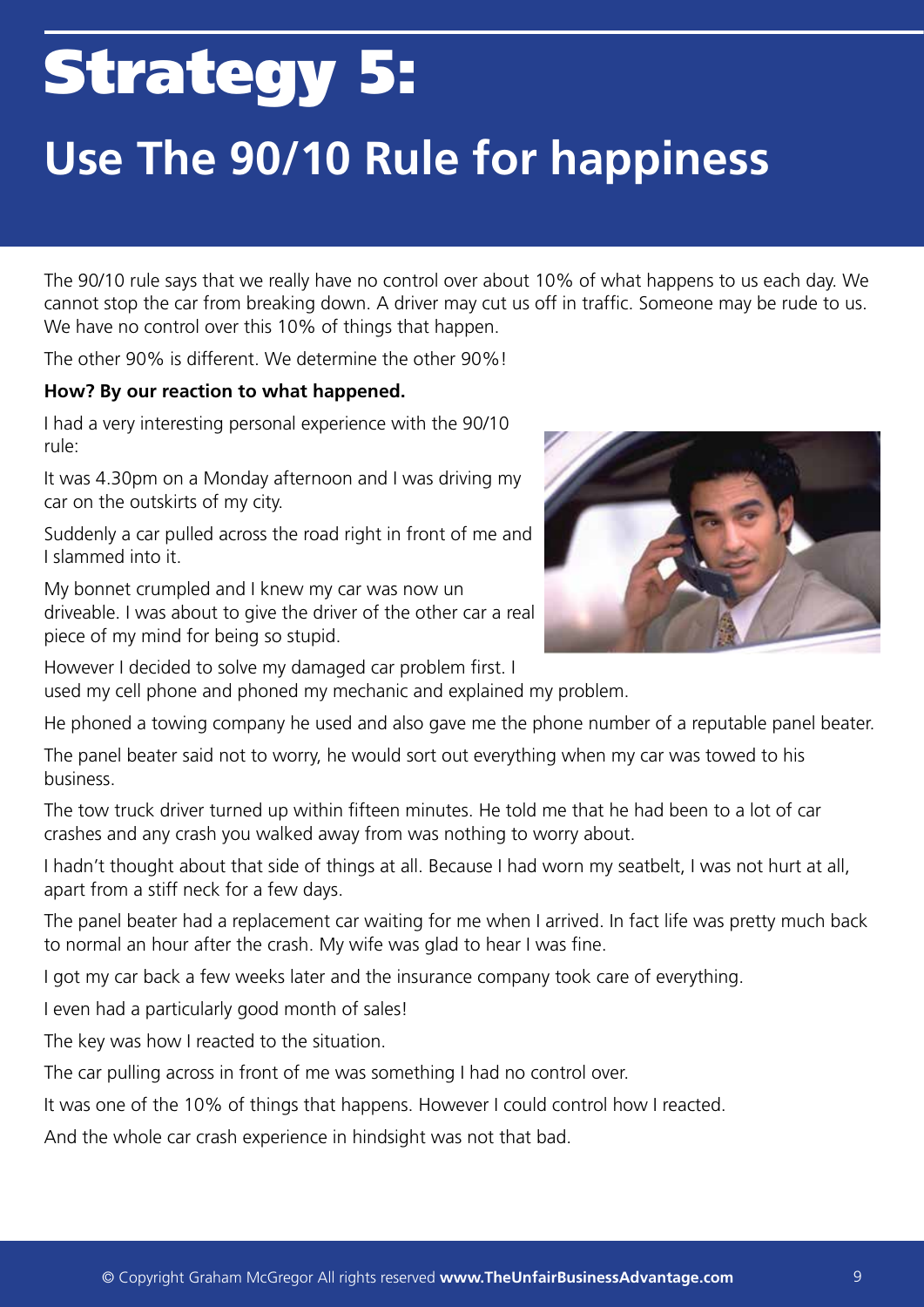#### **Let's look at another example of the 90/10 rule:**

You are having breakfast with your family and one of your daughters spills a cup of coffee over your work clothes just before you leave for work. You snap at your daughter and tell her off for being so clumsy. You get angry and upset because you will now be late for work. So you rush around and change your clothes. Breakfast is now very uncomfortable for the rest of your family because of your temper. You drive to work still angry, and have a generally miserable day where nothing seems to go well.

Let's look at this experience again using the 90/10 rule.

You had no control over the coffee being spilled over you. That's just part of the 10% of things that happen to you. However you can control how you reacted.



#### **Here is what you might have done:**

Coffee splashes over you. Your daughter is about to cry. You gently say "It's OK, you just need to be more careful next time".

Grabbing a towel you rush upstairs. After grabbing a new shirt and your briefcase, you come back down to finish your breakfast.

You make a quick phone call to work and let them know you will be a few minutes late today.

You laugh and joke with your family at breakfast and leave for work. You arrive at work about ten minutes late and cheerfully greet your workmates.

Your day seems to go well.

Notice the difference. Both days started the same, but ended differently.

Why? Because of how you REACTED.

The one thing you and I do have control over is how we react.

And that's the key to this strategy.

Use the 90/10 Rule.

Choose how you will respond today when things happen that are outside your control.

TAKE ACTION

*Remember the 90/10 rule.* 

*Choose how you will react today to the 10% of things that you have no control over.* 

The c<br>
way<br>
Th *The one thing you can't take away from me is the way I choose to respond to what you do to me.*  ay renoose to respond to what you do to me<br>
The last of one's freedoms is to choose ones<br>
attitude in any given circumstance **Viktor Frankl**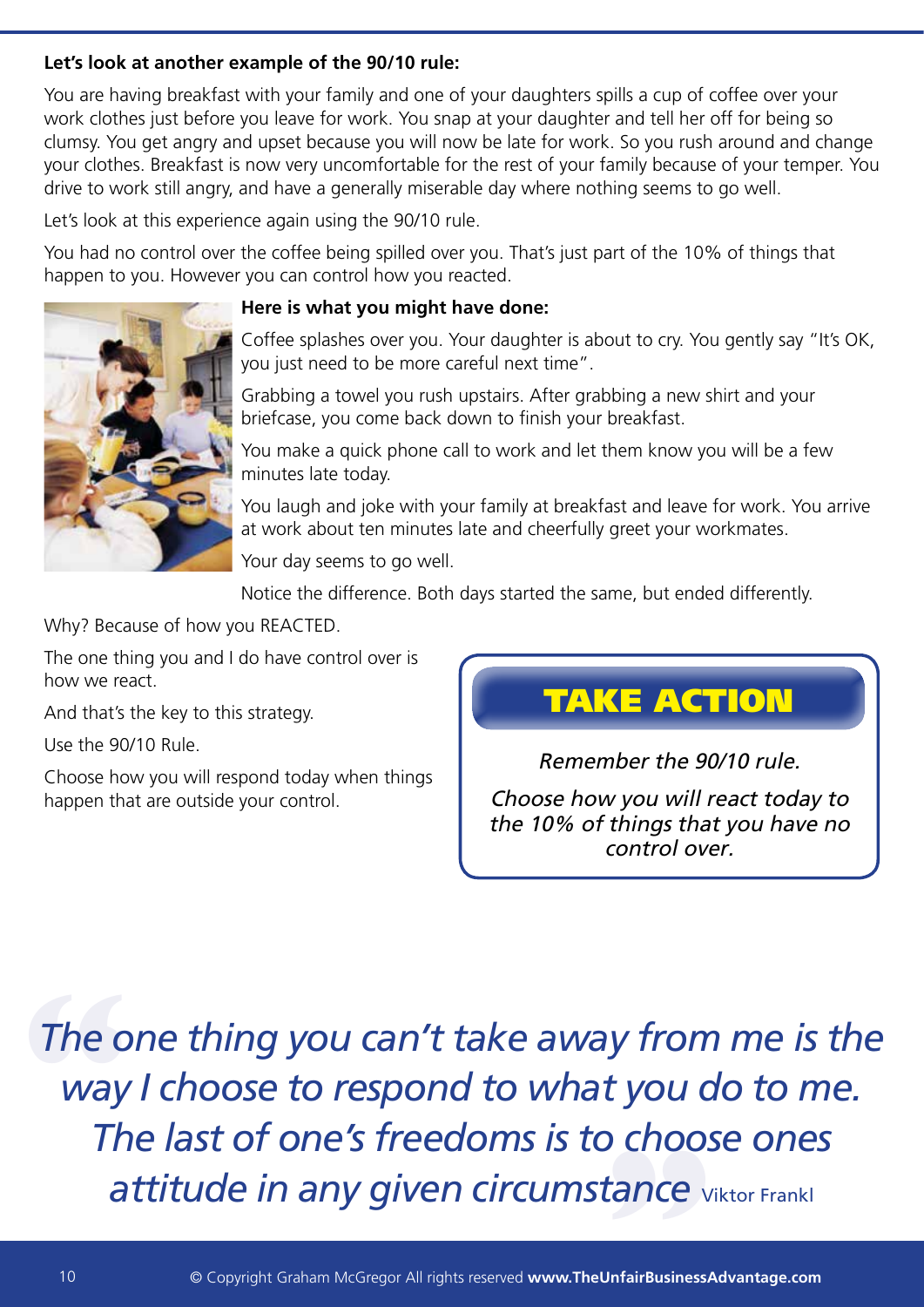# Strategy 6:

### **Ask 'Power Questions' to create happiness**

In his book "Awaken the giant within" Anthony Robbins notes that our life experience is based on what we focus on.

And what we focus on is often determined by the questions we ask ourselves.

The best questions to ask yourself are what he calls Power Questions.

Power questions are designed to cause you to experience more happiness, excitement, pride, gratitude, joy, commitment, and love every day of your life.

Anthony suggests you come up with at least two to three answers to all of these questions.

If you have difficulty coming up with an answer just add the word "Could". EG What could I be most happy about in my life now?

#### **The Morning Power Questions:**

- 1. What am I happy about in my life now? What about that makes me happy? How does that make me feel?
- 2. What am I excited about in my life now? What about that makes me feel excited? How does that make me feel?
- 3. What am I proud about in my life right now? What about that makes me feel proud? How does that make me feel?
- 4. What am I grateful about in my life right now? What about that makes me feel grateful? How does that make me feel?
- 5. What am I enjoying most in my life right now? What about that do I enjoy? How does that make me feel?
- 6. What am I committed to in my life right now? What about that makes me feel committed? How does that make me feel?
- 7. Who do I love? Who loves me? What about that makes me feel loving? How does that make me feel?



#### **The Evening Power Questions:**

- 1. What have I given today? In what ways have I been a giver today?
- 2. What did I learn today?
- 3. How has today added to the quality of my life or how can I use today as an investment in my future?



### TAKE ACTION

*Use these Morning and Evening Power Questions for five days and notice how good you feel all day.*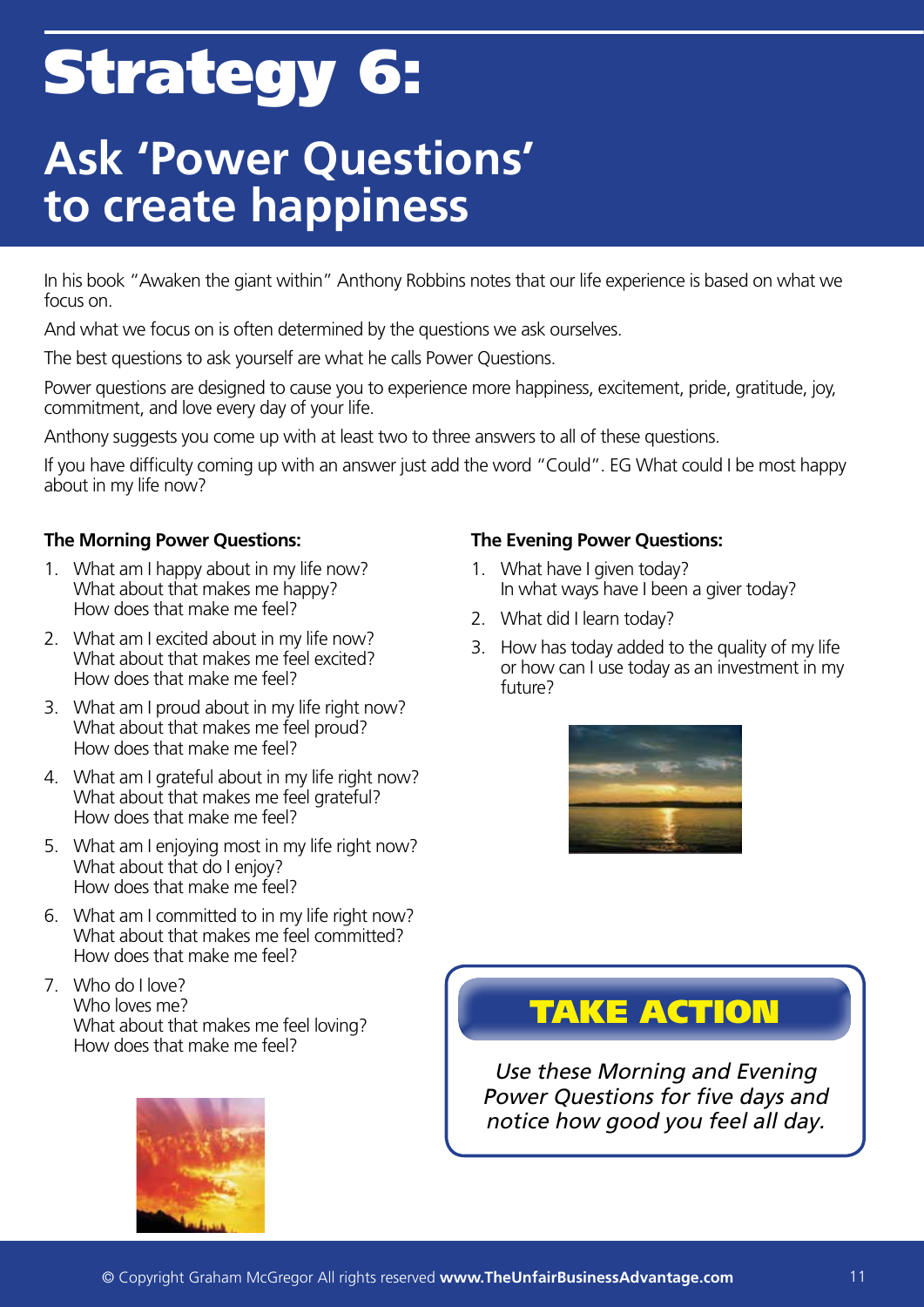# Strategy 7:

### **Use the Worry Buster to eliminate most of your worries**

An interesting survey was done a few years ago on what the average person worries about.

The survey found that forty percent of what people worry about never happens.

And thirty percent of what people worry about had already happened so you couldn't do anything about it.

Twelve percent of what the average person worries about is what others say about you, which most of the time is untrue.

Finally, according to this survey, ten percent of worry deals with your health and worrying will only make that worse!

That leaves about eight percent of the things that are considered to be real problems… and worry will not do any good with these either!

In other words, we worry about a lot of things that are not going to happen or have already happened.

In the wonderful book *"How to stop worrying and start living"* by Dale Carnegie there is an excellent technique to handle worry.

It's called the 'Worry Buster' and it has four simple steps

1. Define in writing exactly what you are worried about.

In medicine there is a saying that accurate diagnosis is 50% of the cure.

 So write down exactly what you are worried about. For example "I am worried about my job." Or "I am worried about a business client I have who is slow paying their invoice."

2. Define in writing the Worst Possible Outcome (W.P.O.) of this worry.

If you have concerns about your job, the worst possible outcome is that you lose this job.

 If you have concerns about a business client being slow to pay their invoice the worst possible outcome is that you never get paid.

3. Decide mentally to accept the worst possible outcome should it occur.

This will mentally relieve a lot of stress.

Ask yourself will this outcome kill me?

*Will losing your job kill you? Will not getting paid kill you?* 

In most cases the answer is no.

(Asking this simple question allows you to put your worry in perspective.)

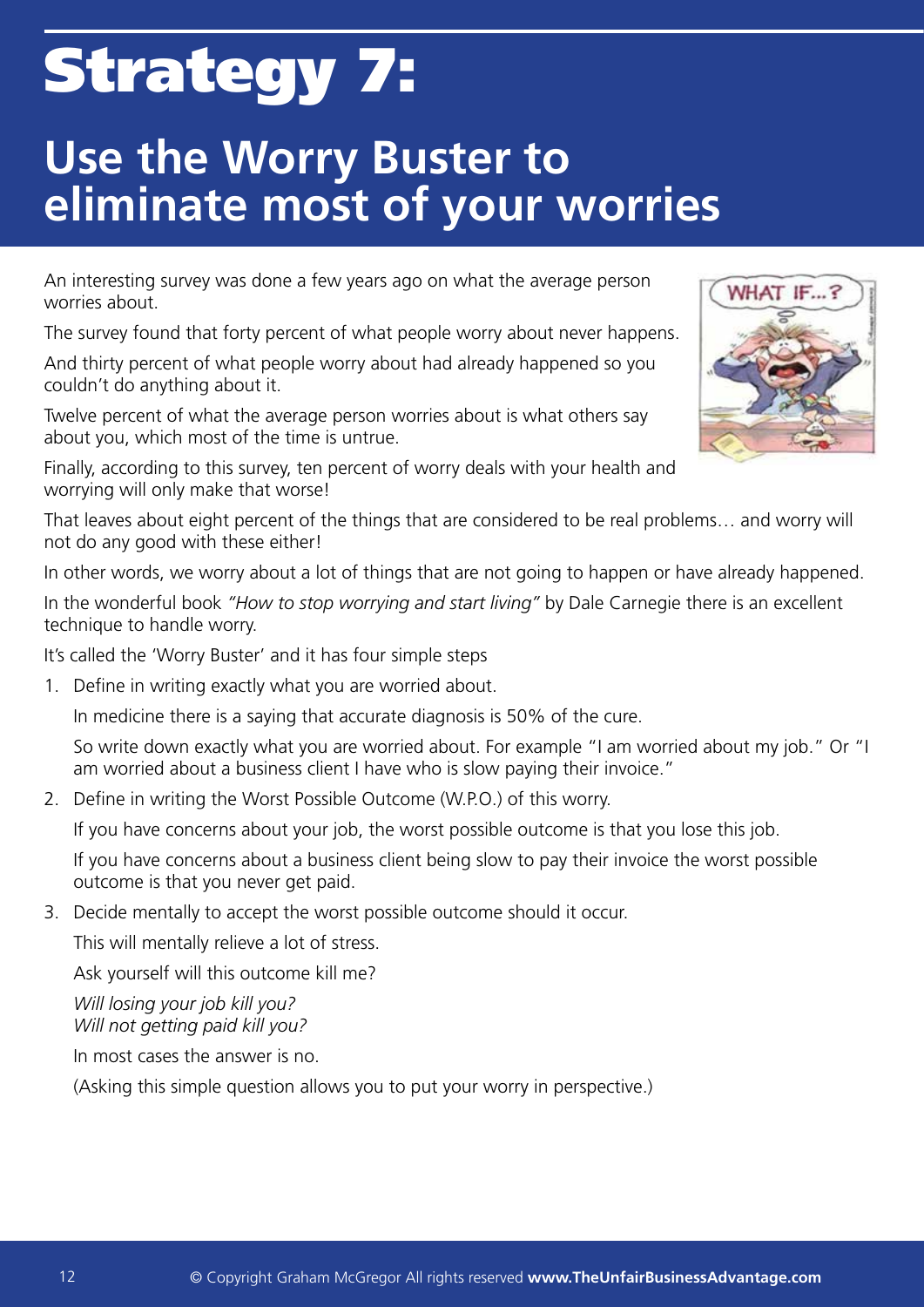4. Take action immediately to make sure the worst possible outcome doesn't occur. Action is the antidote for worry.

 If you are worried about your job, talk to someone in your organisation who can give you more accurate information about your concerns.

 If you are worried about a client not paying you, perhaps you could make time to go and talk with them face to face and voice your concerns. Maybe you could offer them an installment plan to pay their invoice if they are in financial difficulty.

Another useful strategy to eliminate worry is the ten year question:

This is a great question to ask whenever you experience a major setback of any sort.

*"Ten years from now will this really matter?"*

This puts everything in perspective fast! If I were to ask you what you were worried and concerned about on this day 12 months ago most people wouldn't have a clue.

This goes to show that much of what we think is terrible today is usually not that important even a year later. Ten years is even longer.

Use the Worry Buster technique on any worry you have right now. It's an excellent tool to eliminate worry quickly. And the more worries you eliminate the happier you will feel.

### TAKE ACTION

*Use the Worry Buster technique on any worry you have right now. It's an excellent tool to eliminate worry quickly. And the more worries you eliminate the happier you will feel.*

If ith<br>th<br>the<br>ther *ot fixa*<br>There<br>ever *If a problem is fixable, if a situation is such that you can do something about it, then there is no need to worry. If it's not fixable, then there is no help in worrying. There is no benefit in worrying whatsoever* 

His Holiness The Dalai Lama XIV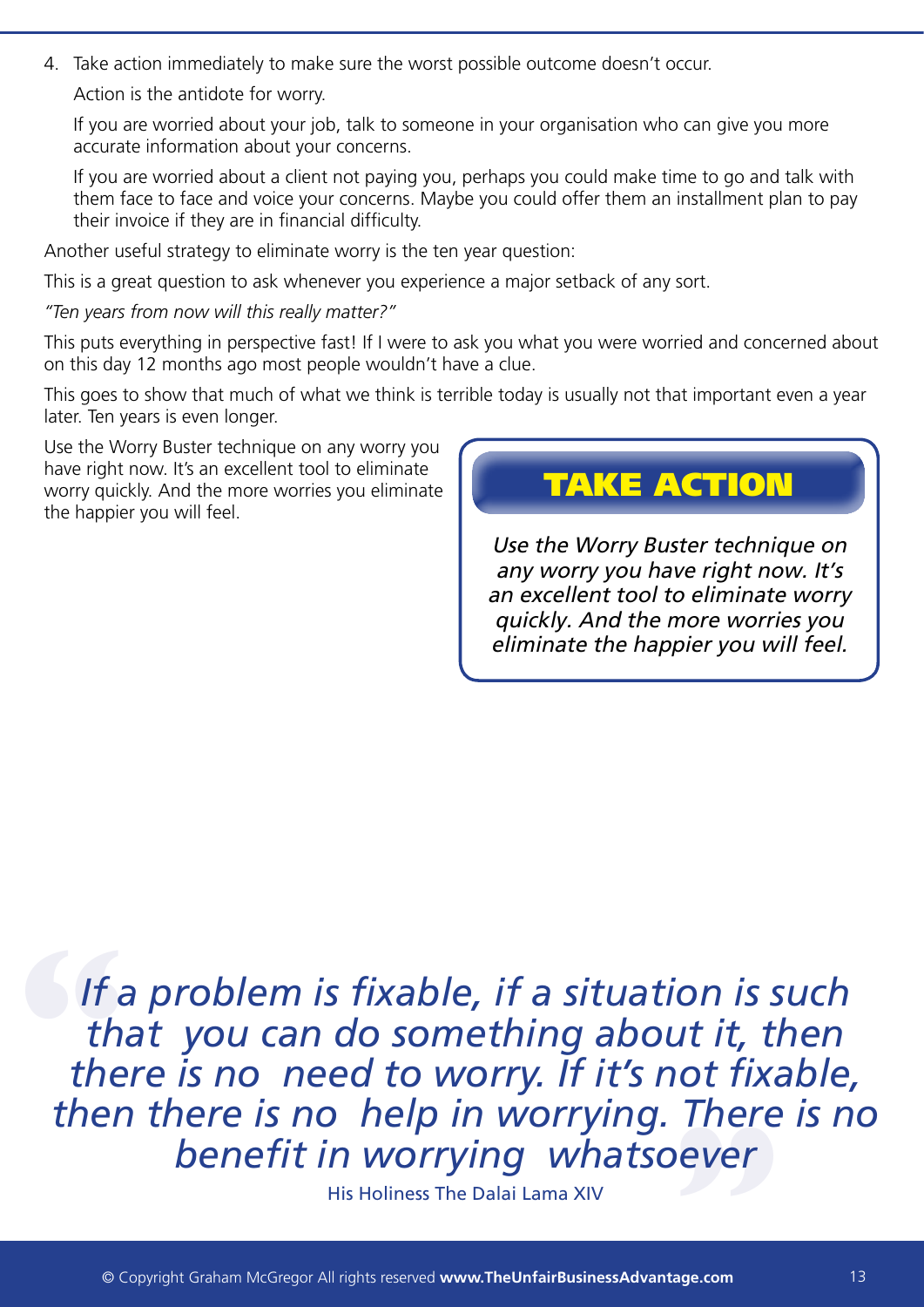# Strategy 8:

### **Regularly expose yourself to high quality ideas**

When your goal is to get great results in any area of your life sometimes the missing step you are looking for can be one or more helpful ideas.

The good news is that high quality, helpful ideas are all around you and the trick is to find the ones that can help you to quickly improve your own results.

One of the easiest ways to get exposure to high quality ideas is to identify people who are already experts in the areas where you want to get great results.

These areas could be anything from selling, marketing, time management, money management, health, fitness, parenting, relationships and many others.

Once you've identified who some of these people are, then read any articles, books or e-zines they have written. Listen to some of their presentations and attend a few of the educational programmes they offer. You can sometimes even hire them for advice.

If you own or manage a business, an important key for long term business success is your ability to attract new customers and clients and convince them to spend money on the products and services you offer. In other words sales and marketing is a critical factor for your business success and is something you should devote time to getting good at.

#### **Helpful Resource:**

If you own or manage a business and you would like to make it more successful, then I invite to check out my free, 396 page EBook called 'The Unfair Business Advantage Report.' This contains interviews with 32 top sales and marketing experts from 5 countries. Each expert shared their best strategy to boost profits, increase sales and create an 'unfair' business advantage.

You can download this report (with my compliments) by registering your name and email address at www.TheUnfairBusinessAdvantage.com

#### **The 1% learning rule:**

When it comes to learning new ideas I came across a very helpful rule many years ago. This rule recommended that you invest at least 1% of your after tax income into learning new ideas that will help you to get better results in any area of your life that is important. So if your after tax income is \$65,000 a year then 1% of this is \$650. This amount of money could then be used and will allow you to buy some helpful books, attend a couple of courses and hire some expert advice.

### TAKE ACTION

*Write down three areas of your life that you want to get great improvement in during the next 12 months. Ask yourself what ideas you need to learn to get better results in these three areas. Then write down how you can expose yourself to these types of ideas. Are there books you can read, courses you can do or people you can talk to or hire?*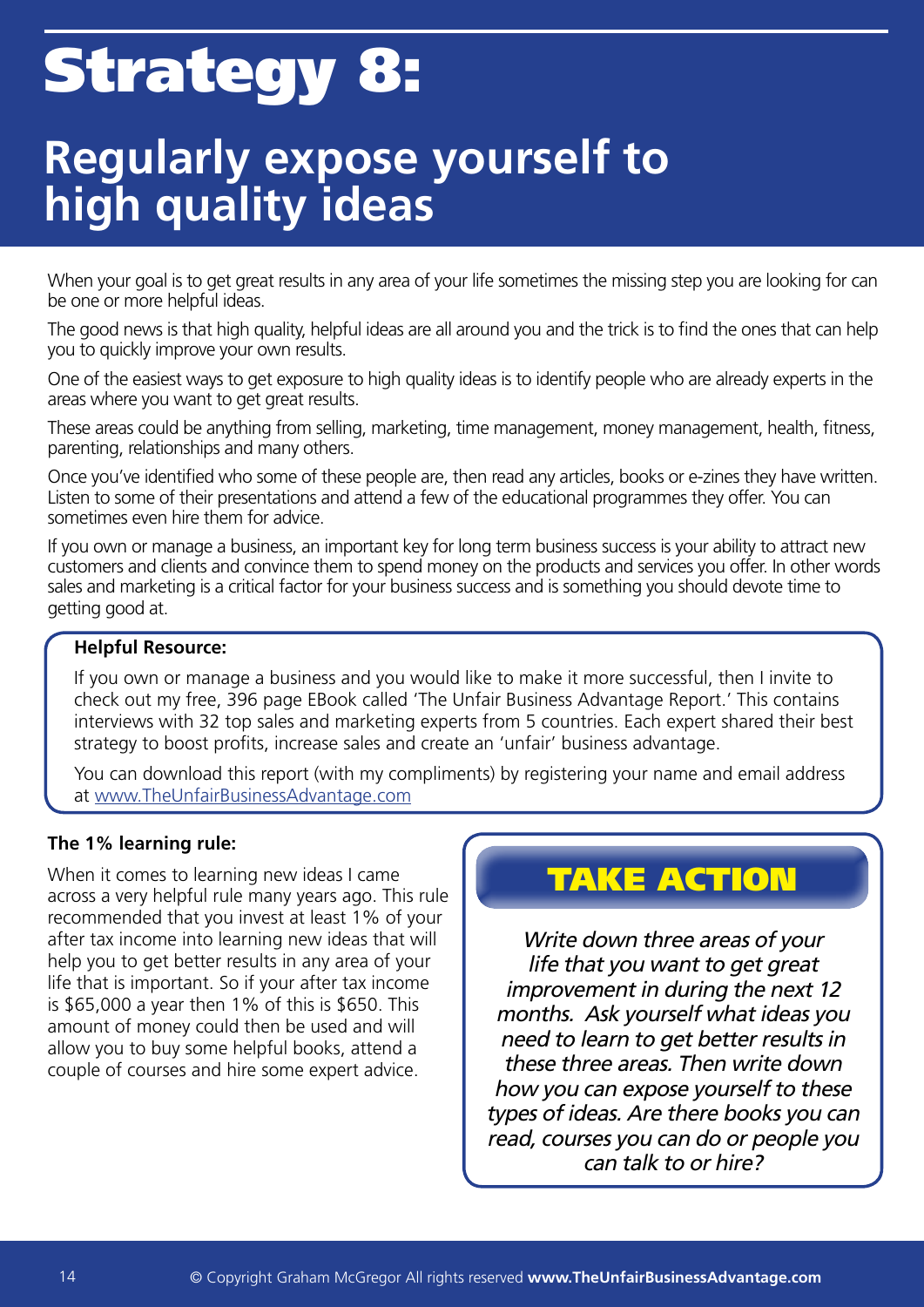# Strategy 9: **Get 'Success Insurance'**



One of the most frustrating things in life is when you get all fired up and decide to do things differently. You really want to make some great improvements in your life.

So you set some goals to get in great physical shape, improve your business results, take more holidays and spend more time with your family.

You are motivated and keen and for a few days everything goes well. Then within a few weeks or months you notice yourself drifting back to exactly where you started from.

What you need to stop this happening is something I call 'Success Insurance'.

Success Insurance is helpful to keep you on track with your new goals and habits.

Here's the best way to get 'Success Insurance' I know.

#### **Get a Support Group of like-minded people and meet with them regularly for both learning and inspiration**

This works well in any area you want to improve in.

#### **Success Insurance in public speaking:**

 Many years ago I decided I wanted to learn to be able to speak well in front of a group of people. So I joined Toastmasters International. And over a six month period of weekly meetings I learned to speak surprisingly well in front of groups.

Every week I went to a Toastmasters meeting and I had to speak for at least a minute in front of a group. I had a series of different talks I had to give. I also received coaching and recommendations after giving each talk.

I also observed dozens of other people giving talks and receiving coaching and recommendations in the same time period. One of the reasons that a support group like Toastmasters works so well is that all the members are committed to the same thing - learning how to speak well in front of a group.



The interesting thing about Toastmasters is that there is wide range of people who all have different experience in speaking. Some are world class speakers and they attend Toastmasters to help other people learn to speak better in front of a group.

While others are brand new and are so terrified of public speaking 'they couldn't lead silent prayer in a phone booth!'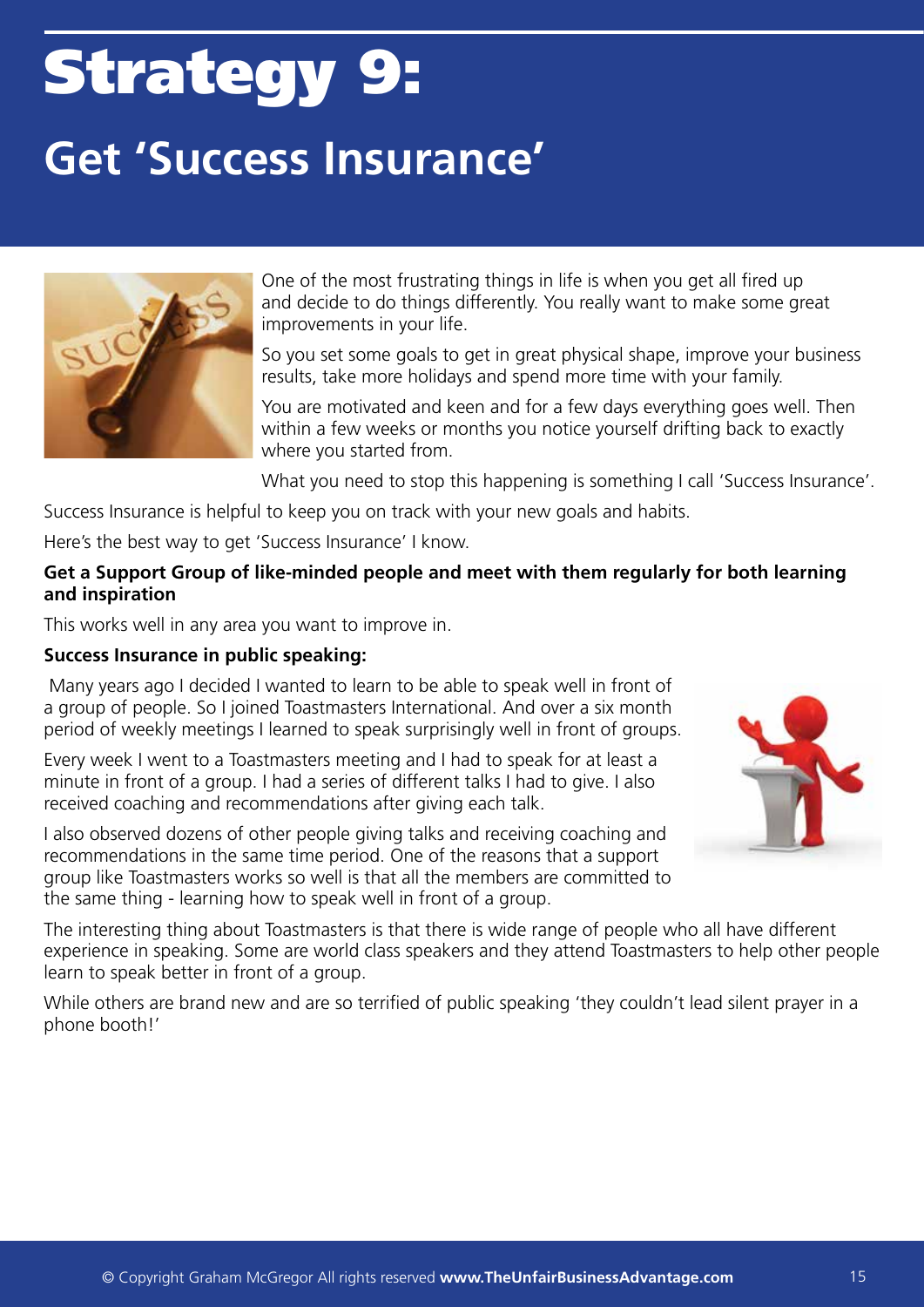Toastmaster's works well because the support group gives you courage and teaches you how to become a better public speaker. And it's all done in a very positive and friendly environment. You get a lot of practice and you also see other people improve as well.

#### **The same support group concept applies equally well in business**:

If you want to make dramatic improvements in your business results get a small group of successful business people together and arrange to meet with them on a regular basis. Share your business successes and challenges with this group and ask for input and ideas from them as well.

This is often called a 'Mastermind Group' and it's very powerful.

#### **Mastermind Groups can be remarkably effective:**

I have a very successful business colleague called Bob who has a small group of very experienced business owners that he has a conference call with once a month for about an hour and a half. In each conference call each group member talks about their business and some of the things they want to

achieve. They each receive recommendations and comments from the other group members about what they are trying to do. Bob told me he has been doing this for over nine years and it is one of the most valuable and productive things he does. He can clearly point to millions of dollars of extra revenues he's generated as a result of input from this small group of like-minded business owners.

This success insurance plan of getting a support group of like-minded people is an excellent way to keep you focussed and on track toward your important goals. And it's a great strategy to help you make sure that the next 12 months is your best year ever.

### TAKE ACTION

*What important goal would it be helpful for you to have a support group of positive people for? These are people who will encourage you and keep you going in the right direction. Who are some people that you can talk to or meet with on a regular basis that would help you with this goal? Which of these people will you contact this week and ask for help?*

**Schw**<br>and o<br>ntury If even<br>the<br>even *If everyone received the encouragement they need to grow, the genius in most everyone would blossom and the world would produce abundance beyond the wildest dreams. We would have more than one Einstein, Edison, Schweitzer, Mother Theresa, Dr. Salk and other great minds in a century* 

Sidney Madwed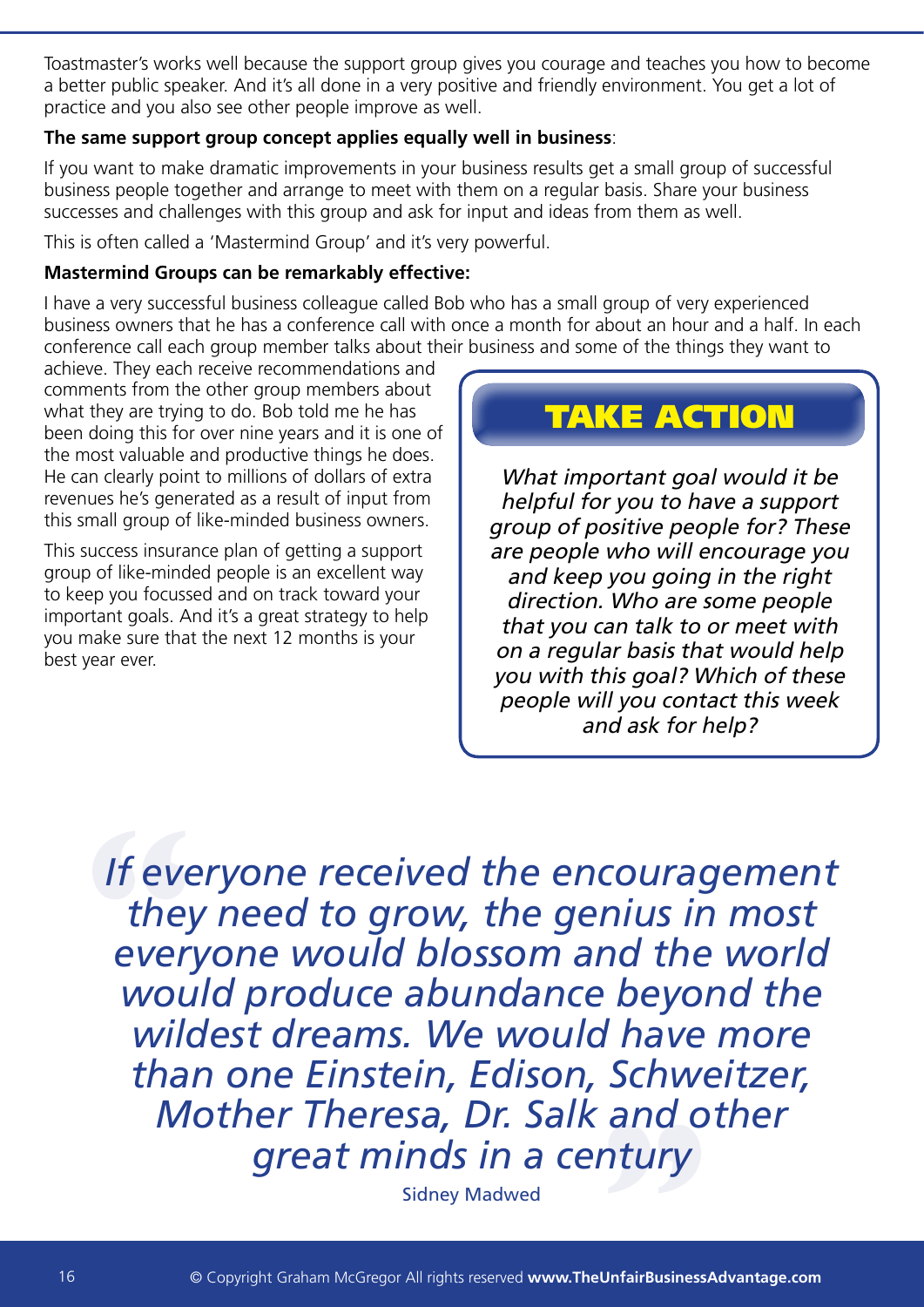# Strategy 10: **Look for an** *easier* **way**



This is one of my favourite success strategies. It's based on the concept that there are two ways to achieve any important goal. There is a hard way that takes a lot of effort and time. And there is a much easier way that requires far less effort and time to get exactly the same result.

Now most of think that the only way to achieve any important goal in life is to work hard and struggle.

However that is often not true. Let me explain.

I read an interesting book recently called 'Living the 80-20 Way" by Richard Koch. Richard is a successful consultant, entrepreneur and bestselling author. www.richardkoch.net

In his book Richard explains that there is a difficult way and an easy way to success.

The difficult way is to study hard and for a long time, work hard for 60 hours or more a week for several decades. Sacrifice a pleasant life now in the hope of a much more pleasant future life. Try to do extraordinary things, at extraordinary cost, to get extraordinary results.

The easy way is quite different and open to everyone. It requires you to make a great mental leap and forget the idea that reward comes from long hours. The easy way to success is to focus on the outcomes that you want and then find the easiest way to achieve them with the least effort, least sacrifice, and most pleasure.

Concentrate on what produces extraordinary results without extraordinary effort. Be efficient but relaxed. First, think results. Then get them with the least energy possible.

#### **Richard Koch gives a good example of this in his book:**

Imagine you're a caveperson in the town of Bedrock, home of The Flintstones. You need to get to the other side of town in a hurry. Your alternatives are to walk or run. Walking will take forever. Running is quicker, but requires a lot more effort.

To run would be to make the popular option of trying to secure a better result by working harder. The easy way is different. We look for a much better result with far less effort.

*How can we get across Bedrock much faster but without the slog of running?*

Like the waitress at the prehistoric diner, we could roller-skate with less energy than it would take to run, yet still arrive quicker.

Or we could go one step further and jump on the back of a friendly brontosaurus.

That's a much better result with less effort.

Now this easier way strategy can be used in any area of your life that you want to make important changes in. These could be money, health, relationships and many more.

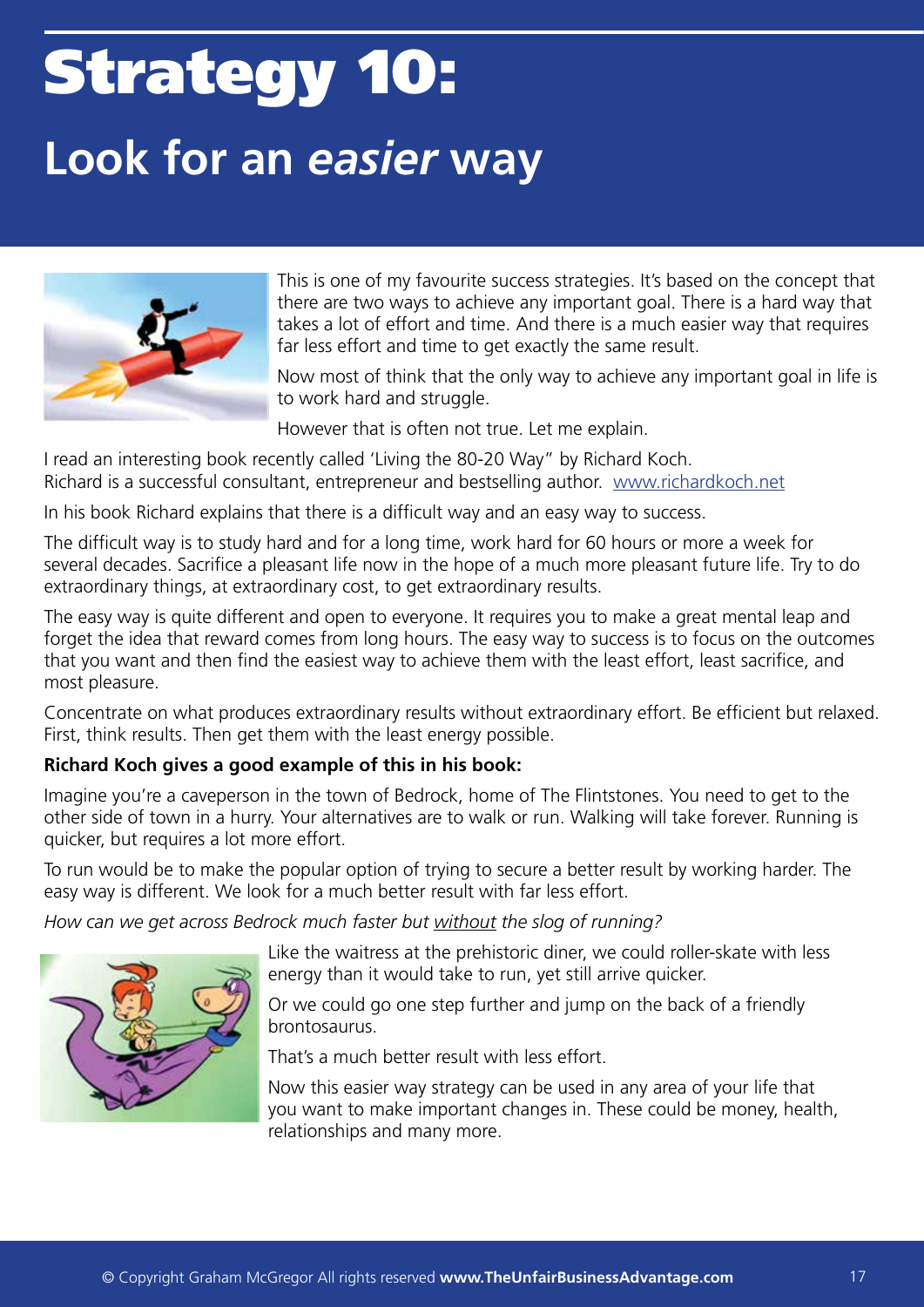**An easy way to make new sales:** A while ago I created several marketing programmes to help real estate sales people improve their sales results. My problem was that I knew very few real estate sales people yet I still wanted to make a lot of sales. So I looked for a way to get great sales results with very little effort. The solution was easy. I contacted a real estate trainer who already had a great database of existing real estate clients. I made this real estate trainer an attractive offer where we could sell my marketing programmes to his clients and we would split the revenues from sales. We sold tens of thousands of dollars of my marketing programmes by using some simple emails combined with easy to read sales pages on our websites. This was super easy to do and produced great results for both of us with very little effort.

#### **The Creative Book Publisher**

Here's another example of using the easy way to success. A lady called Cindy Cashman saw an interesting idea a few years ago that took her fancy. The idea was for a book with the title "Everything men know about women." You can learn more about Cindy at www.cindycashman.com

The book was over 100 pages long and inside there was nothing but blank pages. Cindy liked the fun nature of the book but she didn't like the idea of having to work really hard to try and make a few sales.

So she began looking for ways to sell huge amounts of her book with very little effort.

The outcome was interesting. Cindy ignored completely traditional book shops as she realised her book would be competing with tens of thousands of other books for sale.

Instead Cindy approached businesses like women's clothing shops and got them to display her book next to the cash register. Women shopping at these stores would pick up the book because of the catchy title, laugh when they saw it was totally blank inside and would then buy a whole bunch to give as gifts to people they knew. Cindy kept the price very affordable and sold over a million copies of her book over the next few years.

Cindy went on to become one of the most successful self publishers in the world. All by being creative and looking for an easier way to do things. In your own life always be on the lookout for things you can do that are low effort with high rewards.

It's corny, but the best things in life are free or nearly free, giving a fantastic return on effort. Saying thanks, showing appreciation, displaying affection, watching a sunrise or sunset, caring for a pet or a plant, smiling at a casual acquaintance or stranger, committing a random act of kindness, enjoying a walk in a beautiful place - these are all ways of getting great results with very little effort.

The reward from doing any of these things is out of all proportion to the effort.

### TAKE ACTION

*Write down ten things you could do this week that would create more success in your life with very little effort. Then spend five minutes each day doing some of these things.* 

# There's a way to do it better - find it<br>
Thomas Edison<br>
© Copyright Graham McGregor All rights reserved www.TheUnfairBusinessAdvantage.com *There's a way to do it better - find it*

Thomas Edison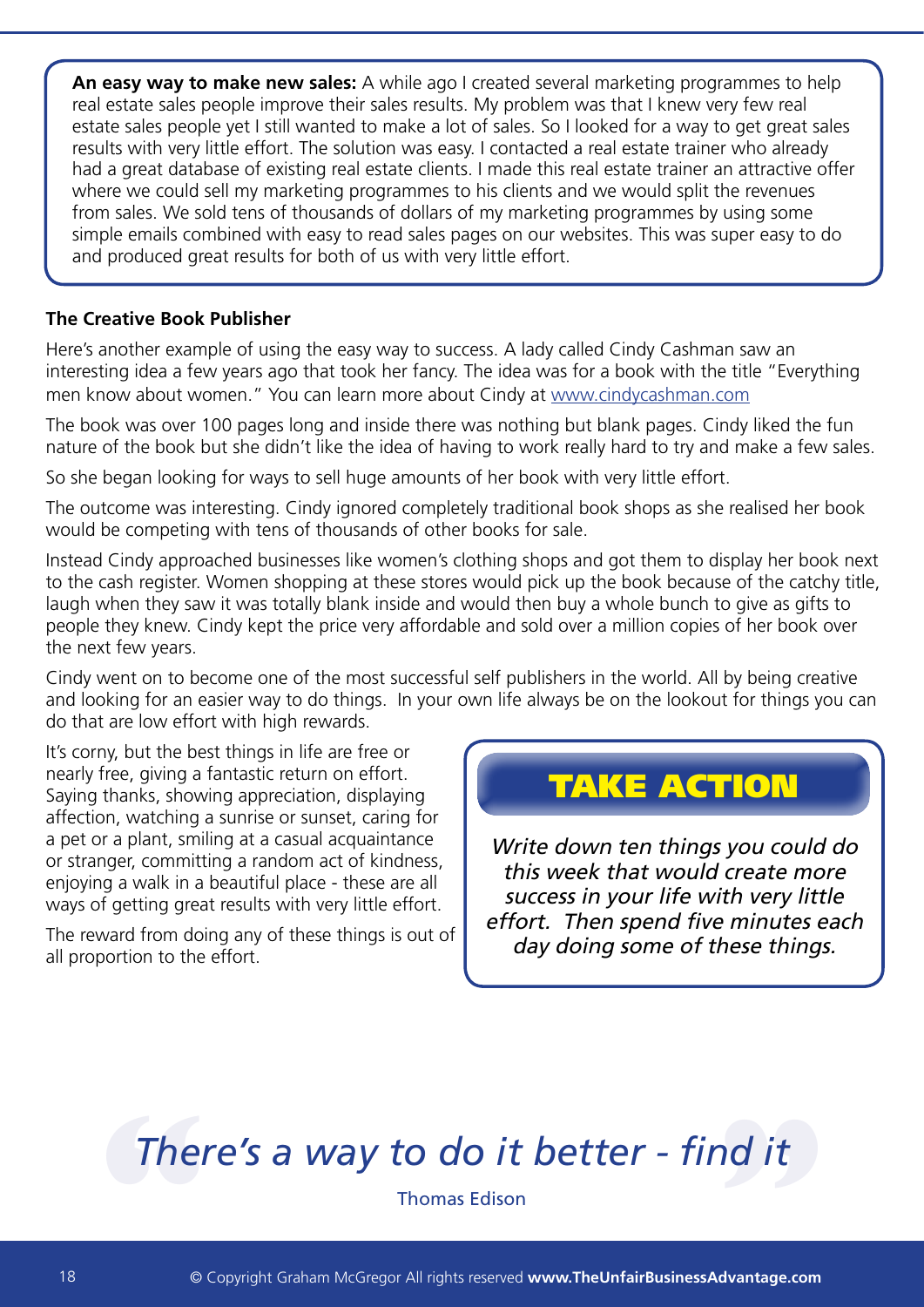# Strategy 11:

### **Use the '\$20 Challenge' to eliminate procrastination**

This is one of the most interesting strategies I have ever come across for getting into action and doing things you know you should be doing.

It's based on the principle of making it painful to not do something.

#### **Here's how it works….**

You and I often know what action steps we could do to help us reach our important goals.

#### **Examples:**

If you have a fitness goal, one action step might be getting up a little bit earlier in the morning and doing 10 minutes of exercise.

If you have a goal to increase your work income, one action step might be to spend 30 minutes a day studying and learning more about your field.

If you have a goal to have more free time each day, one action step might be to spend 10 minutes with a 'to do' list the night before.

The problem we face is that we procrastinate on many of these action steps that we know would help us reach our goals. That's where the \$20 Challenge is so helpful.

#### **How to use the \$20 Challenge:**

- 1: Write down one or more action steps that you could do in the next 7 days that would help you achieve one of your important goals.
- 2: Commit in writing to doing one or more of more these action steps in the next 7 days Give a copy of this written commitment to one other person along with a \$20 note.
- 3: Arrange to meet with this person 7 days from now and get them to physically cut up your \$20 note with a pair of scissors if you have not completed the action steps you committed in writing that you would do.

The \$20 challenge sounds simple and even childish. However it works on the principle that it is very painful psychologically to destroy money. Think about it. When was the last time you destroyed a perfectly good \$20 note? For most people the answer is 'never'.

#### **Here are some ways that people have used the \$20 Challenge...**

#### **The procrastinating banker:**

I have an associate who is a very successful banker. One day I told him about the \$20 Challenge and how it works to eliminate procrastination. He called me a week later with his story. He explained that he had an important action step to take involving one of his key staff members. He told me that he had put this action step on his 'to do' list every day for a month and it still had not been done.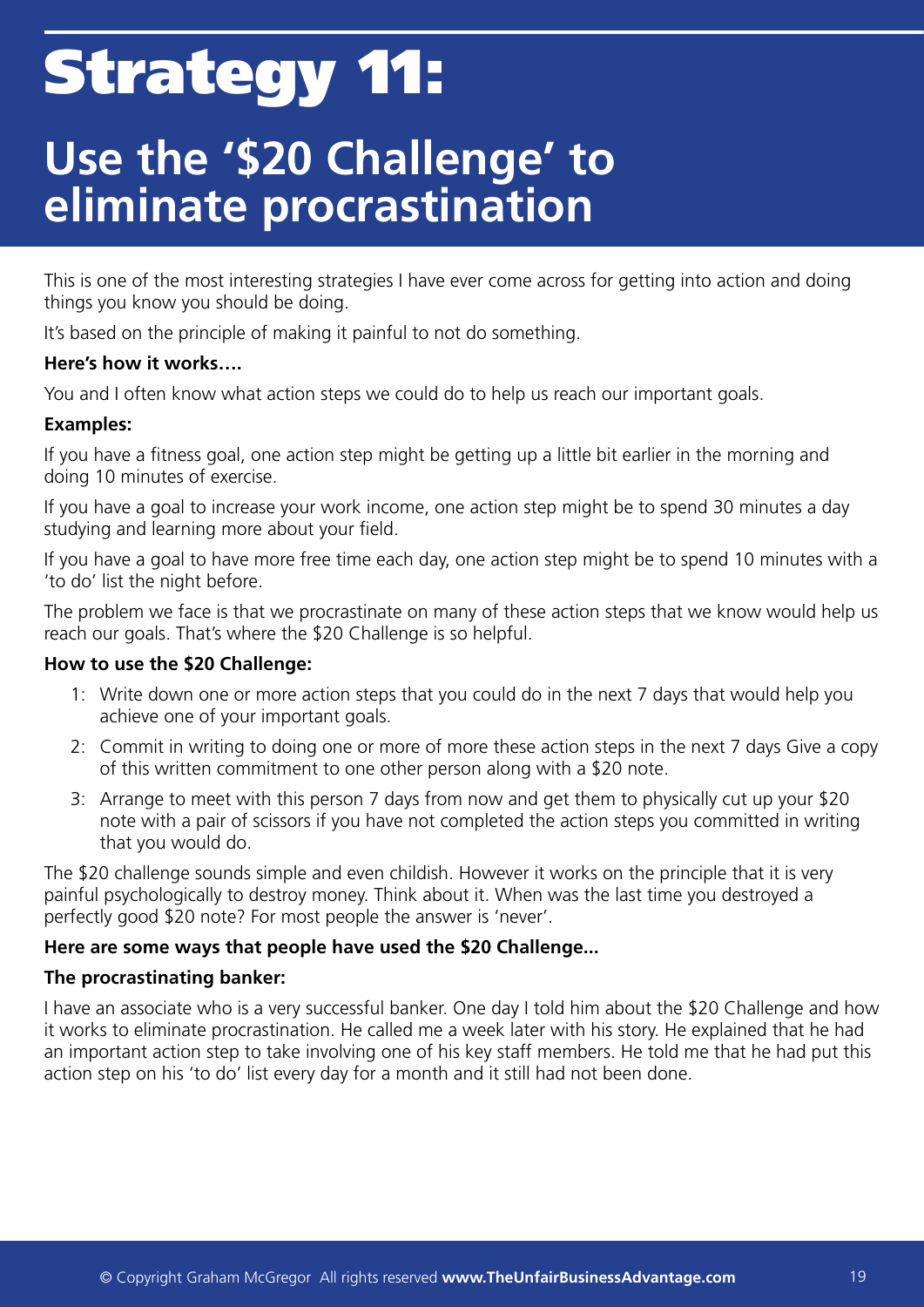#### **So he decided to use the \$20 Challenge.**

He told one of his friends that he was committed to doing this action step involving one of his staff within the next 7 days. He gave the friend a written copy of what he intended to do along with a \$20 note. Nothing happened for six days and my banker friend procrastinated like he normally did. However the thought of having his \$20 note cut up began to weigh on his mind. One hour before his 7 day deadline was up, my friend decided it was less painful to do his action step rather than have his money destroyed. So he got into action and within 45 minutes had completed it. He told me he was amazed how effective the \$20 challenge was for him.



#### **The happy bachelorette:**

I have a good friend who had been single for several years. She told me that she badly wanted to have a great relationship with a wonderful man.

I asked her what action steps she could take to reach this goal and how to use the \$20 Challenge to help her do these action steps. My friend identified that one of the things she could do over the next 7 days was to ring up and answer 4 personal ads from the local newspaper.

We met in a week and she told me she had done well; however she had only replied to 3 personal ads not 4. Because she had not done what she had said

she would do, I pulled out her \$20 note and cut it up into a hundred tiny pieces.

My friend was visibly shocked when I did this. However she agreed that she had not done what she said she was going to do.

I then asked her if she would like to complete the \$20 challenge for another 7 days. She agreed that she would and identified one action step she would take. It was to join an organization that arranged dinners and functions for people who wanted to get involved in relationships.

7 days later we met again and this time she had completed her action step. (So her \$20 was safe.) As a nice follow-up to this story, my friend met a delightful man at one of these functions a few months later. They have now both enjoyed a happy relationship for over 11 years.

I have used the \$20 Challenge myself many times and shared it with a number of people.

#### **The keys to using the \$20 Challenge seem to include:**

Make the time frame to complete your action steps short. (7 days seems to work well.)

Make the action steps you pick simple to do, but not things you would usually do. (If you normally exercise 2 times a week for instance; there is not much point in you putting down that as your action steps for the next 7 days.)

Involve another person who will take it seriously and cut up your money if you don't complete the agreed action steps. This is very important.

**So that's the \$20 Challenge:** A simple (if slightly unusual) way to eliminate procrastination and achieve your goals faster.

TAKE ACTION

*Try this yourself! It is surprisingly effective.*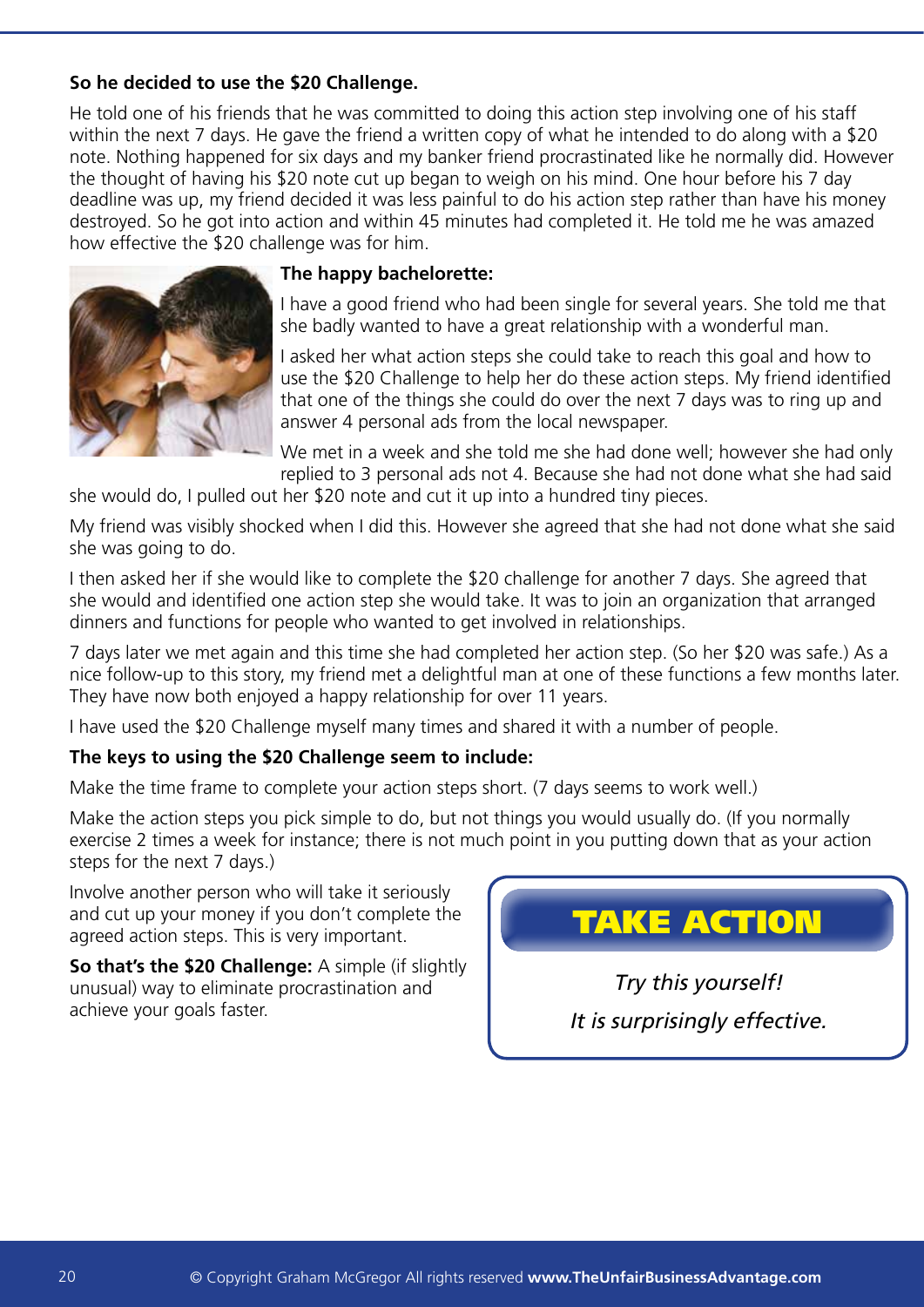# Strategy 12: **Use a Bucket List**

What is a 'Bucket List'?

A 'Bucket list' is a detailed list of everything you would like to do and experience before you die.

(Or 'kick the bucket' as the expression goes.)

Your Bucket List is personal to you and you can start it at any age.

When you use a Bucket List right, it can transform your life.

#### **The John Goddard Story:**

One of the most famous examples of a Bucket List is the story of John Goddard.

John is one of the world's famous adventurers and a world-class motivational speaker. Articles about him appear in Life, National Geographic Magazine, Reader's Digest, and the book Chicken Soup for the Soul.

When he was fifteen, John overheard his grandmother say to someone, "If only I had done that when I was young…"

Determined not to make that statement at the end of his own life, John sat down (at age fifteen) and wrote 127 goals for his life.

- He spent six hours writing his list.
- He named ten rivers he wanted to explore and seventeen mountains he wanted to climb.
- He set goals of becoming an Eagle Scout, a world traveller and a pilot.
- Also in his list were to ride a horse in the Rose Bowl Parade, dive in a submarine, retrace the travels of Marco Polo, read the Bible from cover to cover, and read the entire Encyclopaedia Britannica.
- He also planned to read the entire works of Shakespeare, Plato, Dickens, Socrates, Aristotle, and several other classic authors.
- He wanted to learn to play the flute and violin, marry and have children (he had six), pursue a medical career, and serve as a missionary for his church.

Sounds impossible?

By the age of forty-seven, John Goddard accomplished 103 out of his 127 original goals!

If you would like to see a copy of John Goddard's original 'Bucket List then visit his website at http://www.johngoddard.info

John's amazing accomplishment's all started with his Bucket List:

Over the years, Goddard, has added new goals, building his list to more than 600 items.

So far he has checked off over 515 goals -- and he's still not finished.

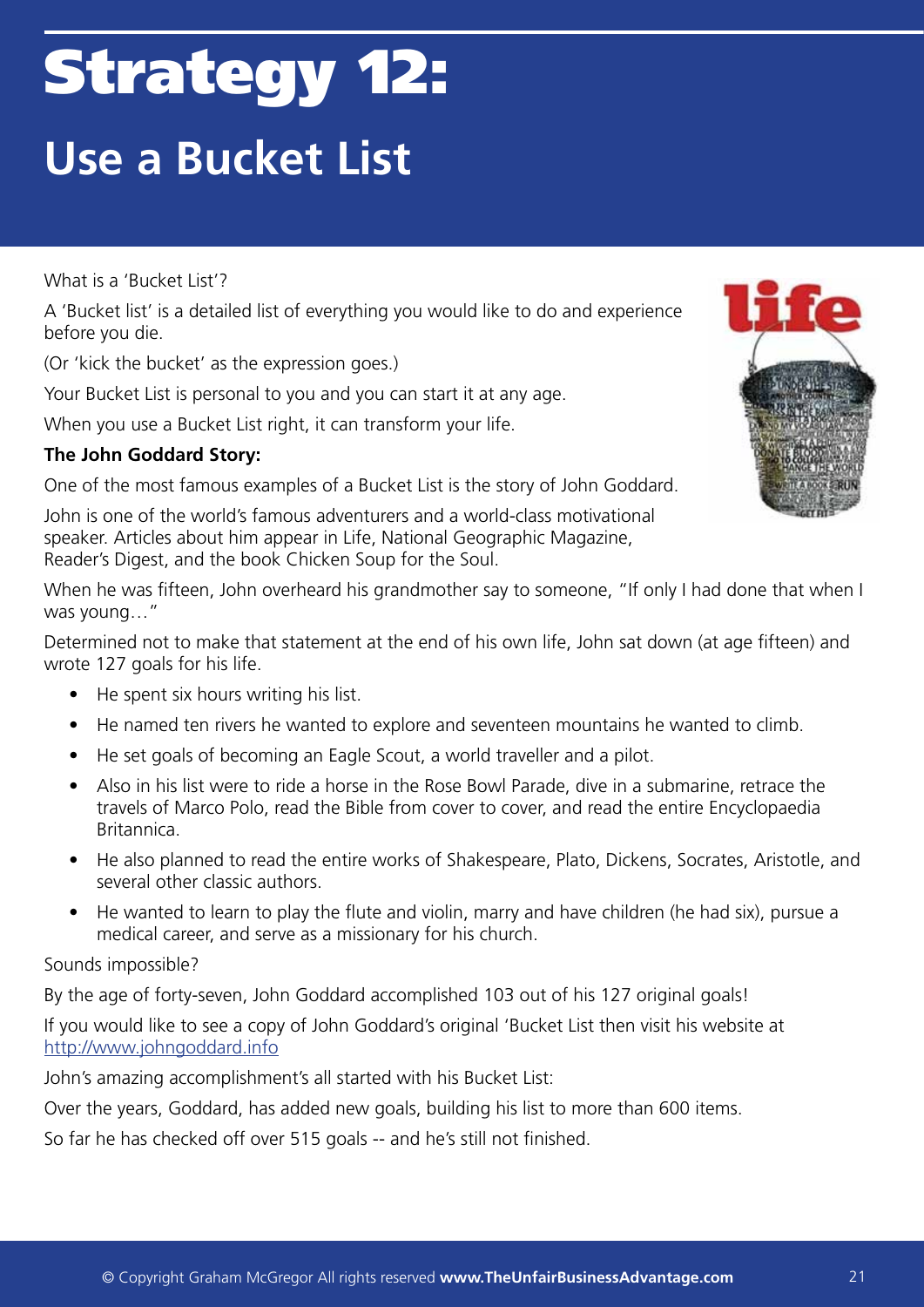#### **Here are just a few of John Goddard's accomplishments:**

- Climbed the Matterhorn during a blizzard that was so bad, not even the professional climbers would go along.
- Retraced the complete route of Marco Polo.
- First man to explore the whole length of the world's longest river, the Nile. Two other men went with him on this 4,200-mile, 10-month trek (John says he had yet one more travelling companion -- he contracted a tape worm that he named Rodney). What kind of boat do you suppose they used for the trip? Each man paddled his own little kayak! Also boated down the Amazon, Congo & others.
- Been attacked by hippos, crocodiles, a furious wart hog, and bloodsucking leeches in the Congo.
- John has survived plane crashes, earthquakes, three rounds with quicksand, almost drowned twice, and had an appendicitis attack 200 miles from the nearest health care facility. He has faced death 38 times.
- Lived with 260 different tribal groups. He says these tribes range "from the head hunters of New Guinea, to the pygmies of Central Africa"
- Climbed Ararat, Kilimanjaro, Fuji, Rainier, the Matterhorn, and the Grand Tetons.
- Been to 120 countries, learned to fly a plane, explored underwater the reefs of Florida, the Great Barrier Reef in Australia, the Red Sea, and more.
- Flown 47 different types of aircraft, and set several civilian air-speed records including one at 1,500 miles an hour.
- Became the youngest ever person admitted to the Adventurers' Club of Los Angeles, and is a member of the Royal Geographic Society of England, the French Explorers' Club (only American), the Mach II Club, and others.
- You can read about John's amazing adventures in his two books 'The Survivor' and 'Kayak's down the Nile.'

#### *What can you learn from John Goddard's Bucket List example to make your own life exciting, memorable and a heck of a lot of fun?*

Firstly, all the items on his Bucket List were extremely important to him. They were all things that he really wanted to do, experience and achieve for himself.

Secondly, he had a lot of items on his list and he continually added new ones on a regular basis. This meant he always had a lot of exciting things he could start doing at any one time.

Thirdly, John set priorities and regularly took action on some of the things on his list.

When you have a big Bucket List you can't do everything on it at once. You need to start somewhere. The trick is getting started.

#### **The First step: Grab a pen**

As John Goddard says "I tell people that if they're sincere about really wanting to do things above and beyond the ordinary, the first thing they have to do is write it down."

Pour a cup of coffee, plop in a comfy chair and relax. Now think about your interests and what you'd like to achieve in your life.



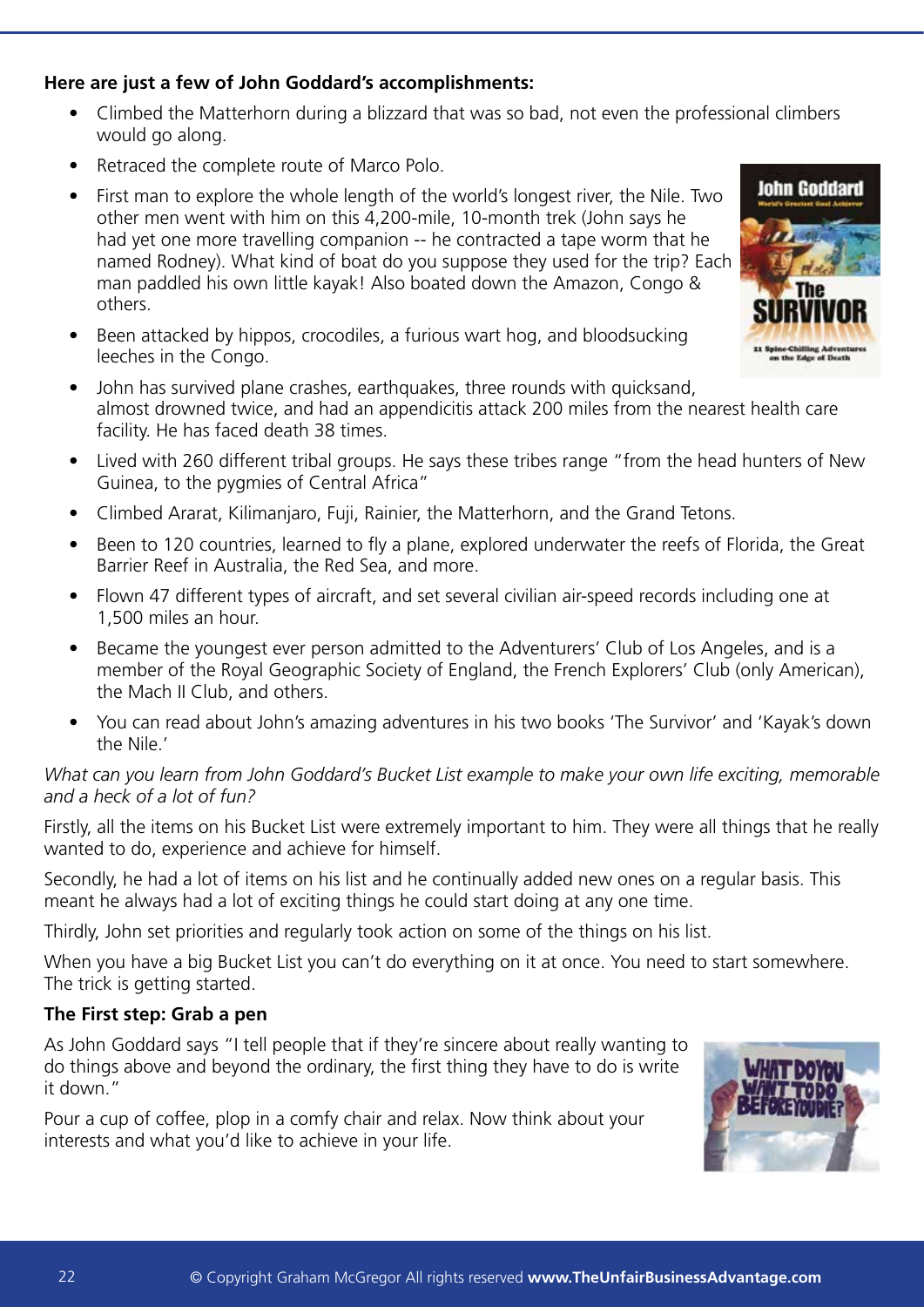#### **Write on a piece of paper "Before I Die' I want to..."**

Now write down at least 10 items.

I invite you to take at least two minutes right now and complete this exercise.

(There is space right here in this guide for you to do this.)

Before I Die I want to:

| 2                                                                                                                                                                                                                                                                                                                                  |  |  |
|------------------------------------------------------------------------------------------------------------------------------------------------------------------------------------------------------------------------------------------------------------------------------------------------------------------------------------|--|--|
|                                                                                                                                                                                                                                                                                                                                    |  |  |
|                                                                                                                                                                                                                                                                                                                                    |  |  |
|                                                                                                                                                                                                                                                                                                                                    |  |  |
|                                                                                                                                                                                                                                                                                                                                    |  |  |
| 5                                                                                                                                                                                                                                                                                                                                  |  |  |
|                                                                                                                                                                                                                                                                                                                                    |  |  |
| $\overline{6}$ and $\overline{6}$ and $\overline{1}$ and $\overline{1}$ and $\overline{1}$ and $\overline{1}$ and $\overline{1}$ and $\overline{1}$ and $\overline{1}$ and $\overline{1}$ and $\overline{1}$ and $\overline{1}$ and $\overline{1}$ and $\overline{1}$ and $\overline{1}$ and $\overline{1}$ and $\overline{1}$ and |  |  |
| $\overline{7}$ and $\overline{7}$ and $\overline{7}$ and $\overline{7}$ and $\overline{7}$ and $\overline{7}$ and $\overline{7}$ and $\overline{7}$ and $\overline{7}$ and $\overline{7}$ and $\overline{7}$ and $\overline{7}$ and $\overline{7}$ and $\overline{7}$ and $\overline{7}$ and $\overline{7}$ and $\overline{7}$ and |  |  |
|                                                                                                                                                                                                                                                                                                                                    |  |  |
|                                                                                                                                                                                                                                                                                                                                    |  |  |
|                                                                                                                                                                                                                                                                                                                                    |  |  |
| 9                                                                                                                                                                                                                                                                                                                                  |  |  |
|                                                                                                                                                                                                                                                                                                                                    |  |  |
| 10                                                                                                                                                                                                                                                                                                                                 |  |  |

#### **Set yourself the target of writing down at least 101 items on your Bucket list within the next 30 days**

When you first start writing a Bucket List it can be difficult to come up with a lot of things to put on it.

All this means is that your mind is a little bit rusty at the moment, and it needs stimulating.

The more you write, the easier it will be to come up with things that really inspire you.

Don't worry about how realistic some of these things are right now. What we want to do with this step is to get your mind active.

101 items sounds a lot, yet you could do it in a week by writing 15 items each day.

# sounds a lot, yet you could do it in a week by wi<br> **Life is either a darin**<br> **nothing at all** *Life is either a daring adventure or nothing at all* Helen Keller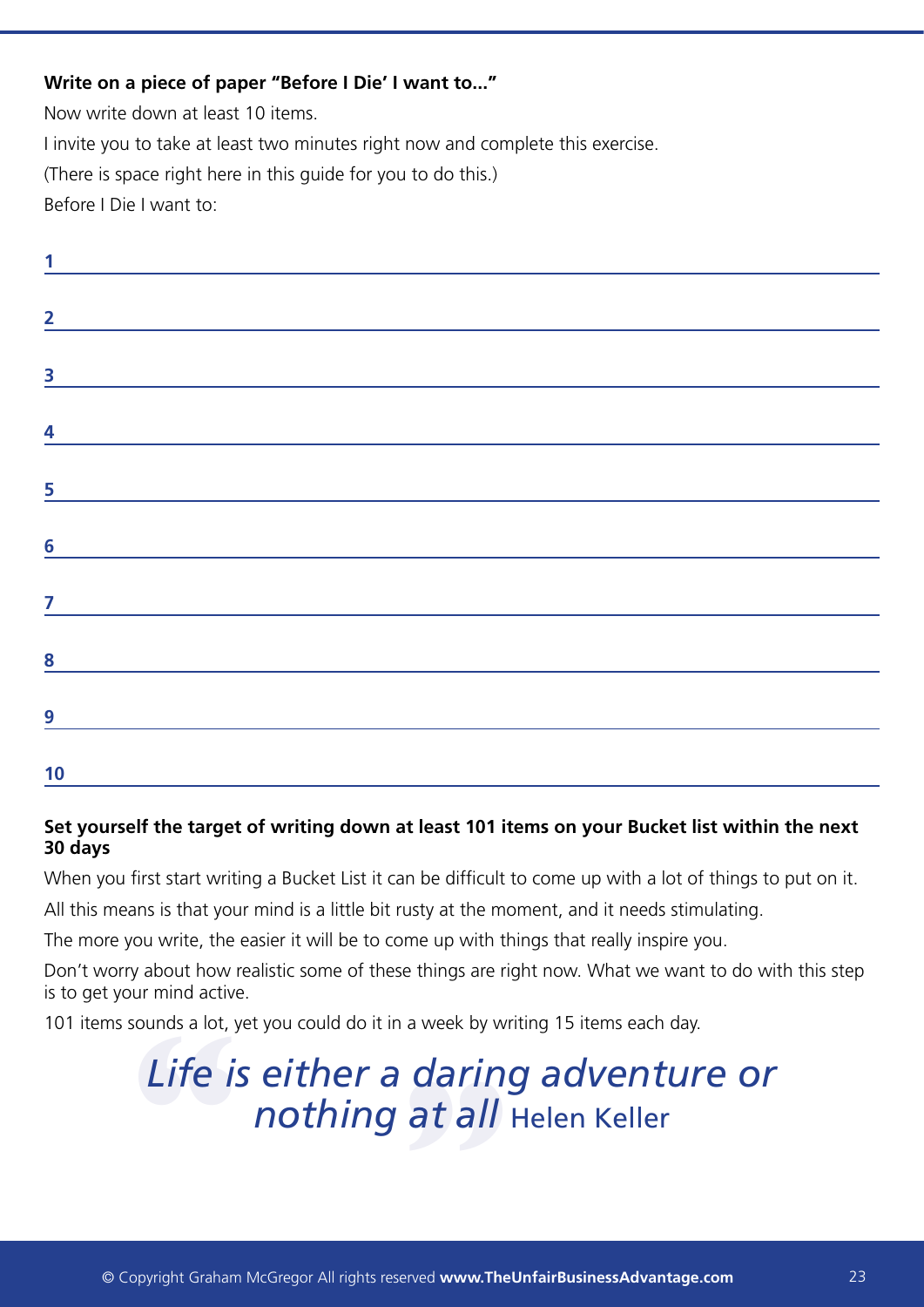#### **Here are several headings you may like to use for the items on your Bucket List:**

- Places I want to visit:
- Things I want to learn:
- Contributions I want to make:
- • Achievements I want to accomplish:
- People I want to meet:
- Books I want to read:
- Things I want to see:
- Experiences I want to enjoy:
- • Events I want to participate in:
- What I would like to create:



These headings are a starting point only to get you thinking. The more items you write for your Bucket List, the easier it will be to come up with the right headings for you.



#### **Make your Bucket List Special:**

Get something really nice to write it in:

A very good way to make your Bucket List special is to write it in a high quality blank Journal.

Most large bookshops today have an excellent selection of lovely blank Journals.

Some have leather covers, others have inspiring pictures or sayings on the

cover and even all the way through them.

My recommendation is to spend a few minutes in a large bookshop and ask to see their selection of journals. Then find one that you really like and use it for your Bucket List. I have found from personal experience, that the nicer the book you write your Bucket List in, the more valuable it becomes to you. My recommendation here is don't be cheap. Make writing in your Bucket List an experience that feels good every time you do it.



Another way to make your Bucket List special is to add pictures and inspiring information to your list.

#### **Example:**

If one of the items on your Bucket List is to visit theTaj Mahal, then cut out an attractive picture of the Taj Mahal and put this in your book.

One of the main reasons for having a Bucket List is to inspire you to have an exciting life.

Pictures are a wonderful way to do this for many of the items on your Bucket list

One of the benefits of having an extensive Bucket List is that it's exciting just to read it, add to it and imagine what it would be like to complete some of the items in it.

The second benefit is that it gives you an interesting framework so you have an exciting and inspiring life.

A large Bucket List gives you dozens of interesting things you can take action on every month if you want to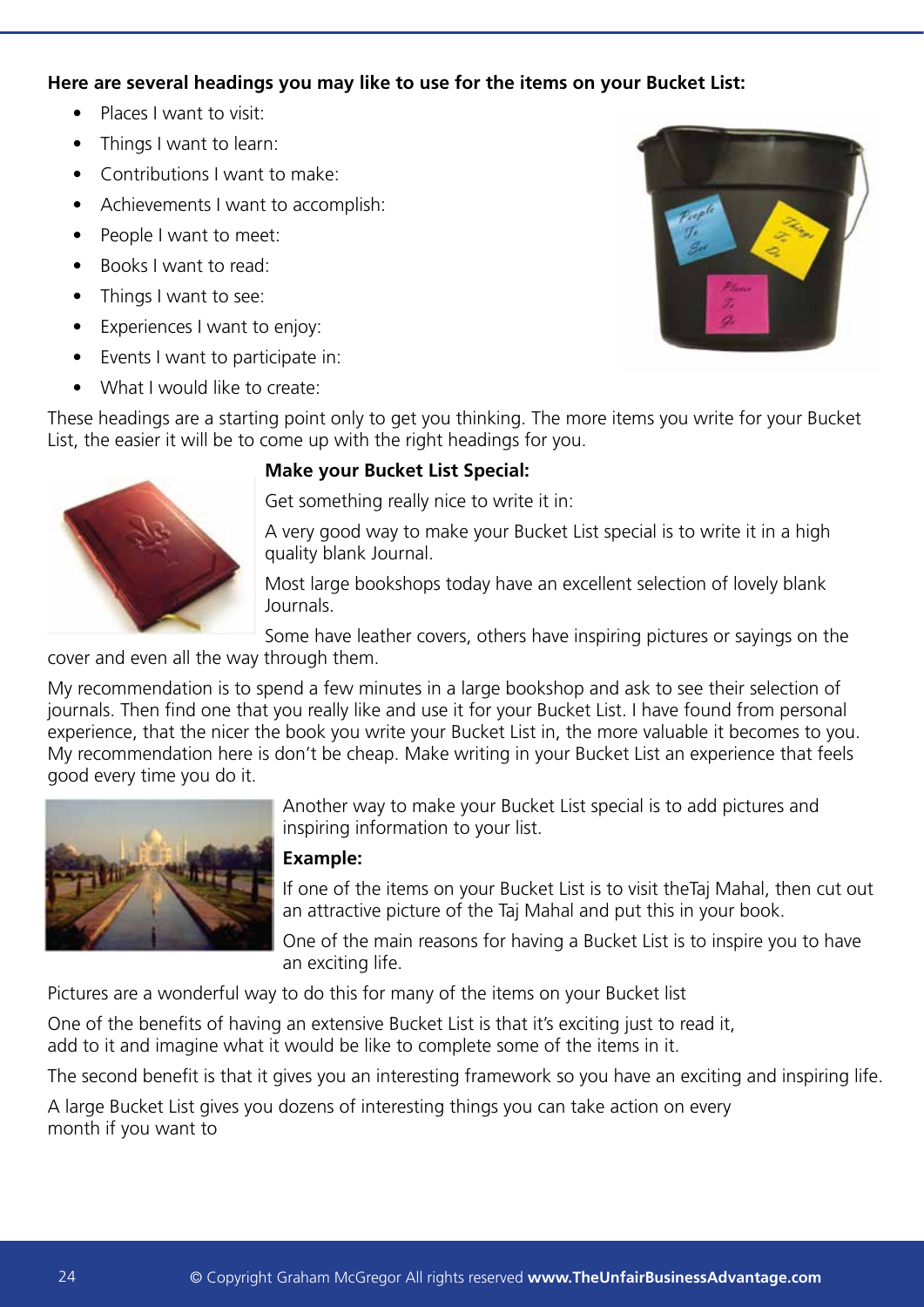#### **To use a Bucket List you will need to set priorities and take action:**

Decide on which things you will do this year, and which ones you will do later.

I recommend that you write down at least 10 action steps you could take toward one of the items on your Bucket List. Then pick one of these action steps and do it.

#### **Example:**

œ

Let's say one of the items on your Bucket List is to go Hot Air Ballooning:

What are some action steps you could take for this item on your list?

You could go to the internet and search for Hot Air Balloon Companies in your area

You could then get some information on when flights are available and how much it costs.

Another step might be to book an actual balloon flight.

You can't do everything right now; however there is always

something you can start on

For every item on your Bucket List there is always some action step you can take to get a little bit closer to achieving it.

And there is always time every week to do a few action step toward some of the items on your Bucket List.

#### **Do one thing every day that brings you closer to your important goals**

On any day that you take positive action toward your important goals (like items on your bucket list) you will feel great. You will have a feeling of success, achievement and accomplishment.

Now each action step you take doesn't have to be big. It could be as simple as making a phone call, setting your alarm clock for five minutes earlier, checking a book out of the library, asking someone for some advice and so on.

The key is to take daily action steps that move you a bit closer to your goals. It's the consistent action steps each day that will produce the results you want.

#### **You can have success at any age:**

I used to present seminars on goal setting. I noticed that only one thing ever worked if people wanted to achieve consistent results. And that one thing was taking action every day toward the goals that were important to them. What didn't work was anything else.

In my goal setting seminars, I observed that a person might write down ten goals they wanted to achieve in a year. Provided they took daily action on these goals, it was very common for a person to achieve 6-8 of these goals. If they didn't take daily action, they might only get 1 or 2 of these goals. Daily action was the key to great results.



In one goal setting seminar I asked all the people to write down at least 20 exciting goals they would like to achieve for themselves in the next 12 months. I then encouraged them to pick one goal that really inspired them and write a list of 10 action steps they could use to get closer to achieving that one goal. I asked everyone to pick one of these action steps and take action on it within the next 24 hours.

One of the people in this goal setting seminar was my 75 year old grandmother. (She had paid good money to come to this seminar and I noticed she was writing furiously and taking lots of notes.)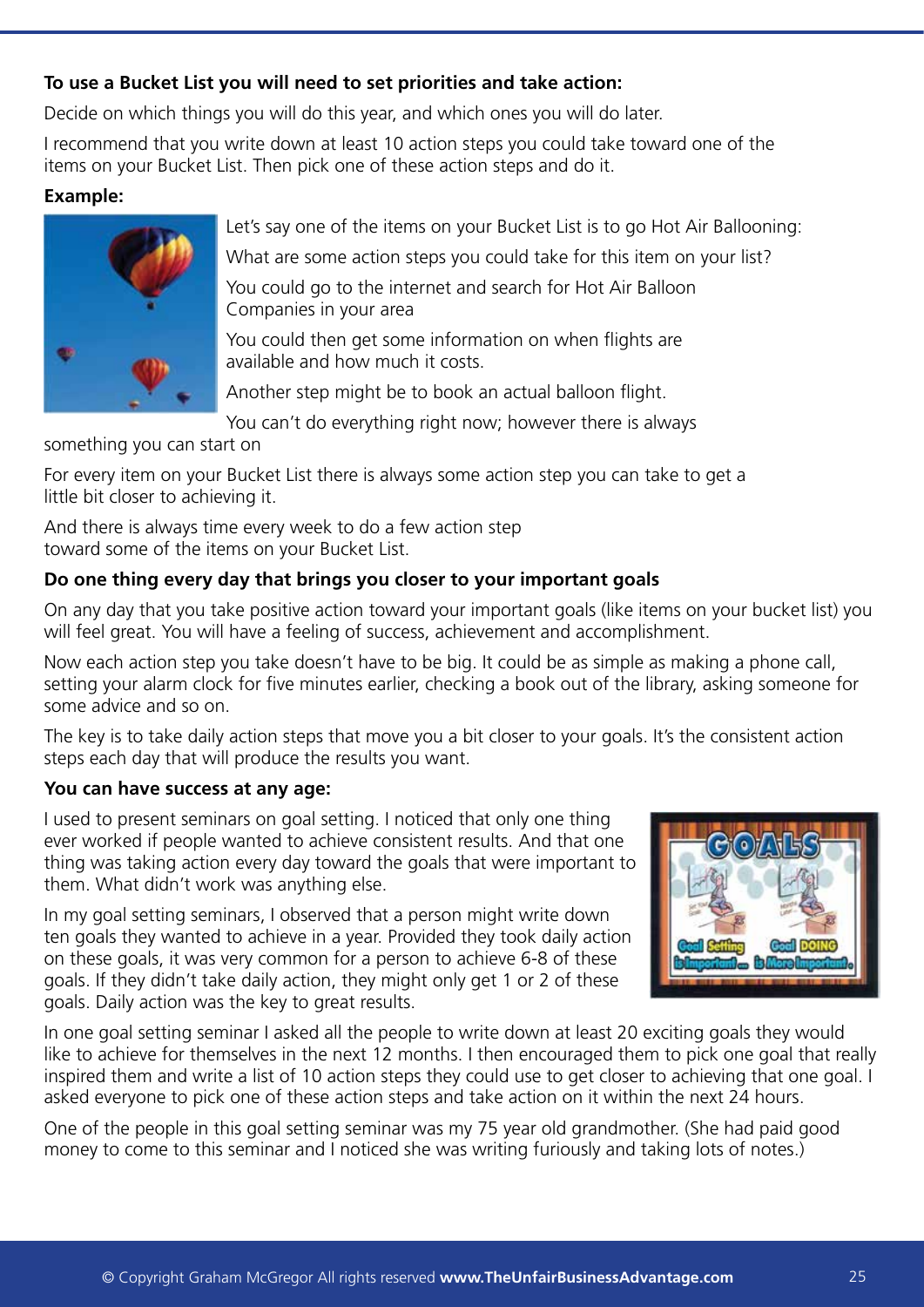

I asked her at the end of the seminar what was the one goal she had picked.

She told me that it had always been her dream to drive a car.

For her whole life she had always been driven everywhere by other people as she had never learnt how to drive.

I was a bit surprised by this and asked her what her next action step was going to be. She winked at me and told me I would find out tomorrow.

The next day, she went down to a car dealer and paid cash for a brand new car. (Remember she had never driven a car in her entire life.)

My Grandmother then took 18 months of driving lessons (with some very patient driving instructors) and finally received her driving license.

For the next 12 years she had the time of her life driving her car around the busy city.

My grandmother taught me many valuable lessons before she passed away at age 89.

The most important lesson was that if there is something you want you must take action.

You can use a Bucket List to inspire yourself forever.

You can use it to make every year, exisitng , memorable and a heck of a lot of fun.

I highly recommend you try a bucket list in your own life as well. (And if you haven't already seen it, make sure you watch the inspirational movie 'The Bucket List' with Jack Nicolson and Morgan Freeman.)

### TAKE ACTION

*Take ten minutes and make a list of at least 10 things you would like to do, have or be over the next 12 months. Look over your list and select one goal you would like to get started on. Next, write down 10 action steps you could take to get closer to achieving this goal.* 

*Finally do one of these action steps each day.*

It<br>und<br>on<br>kno **"at we**<br>fulles<br>had *It is only when we truly know and understand that we have a limited time on earth, and that we have no way of knowing when our time is up, that we will begin to live each day to the fullest, as if it were the only one we had* 

Elizabeth Kubler-Ross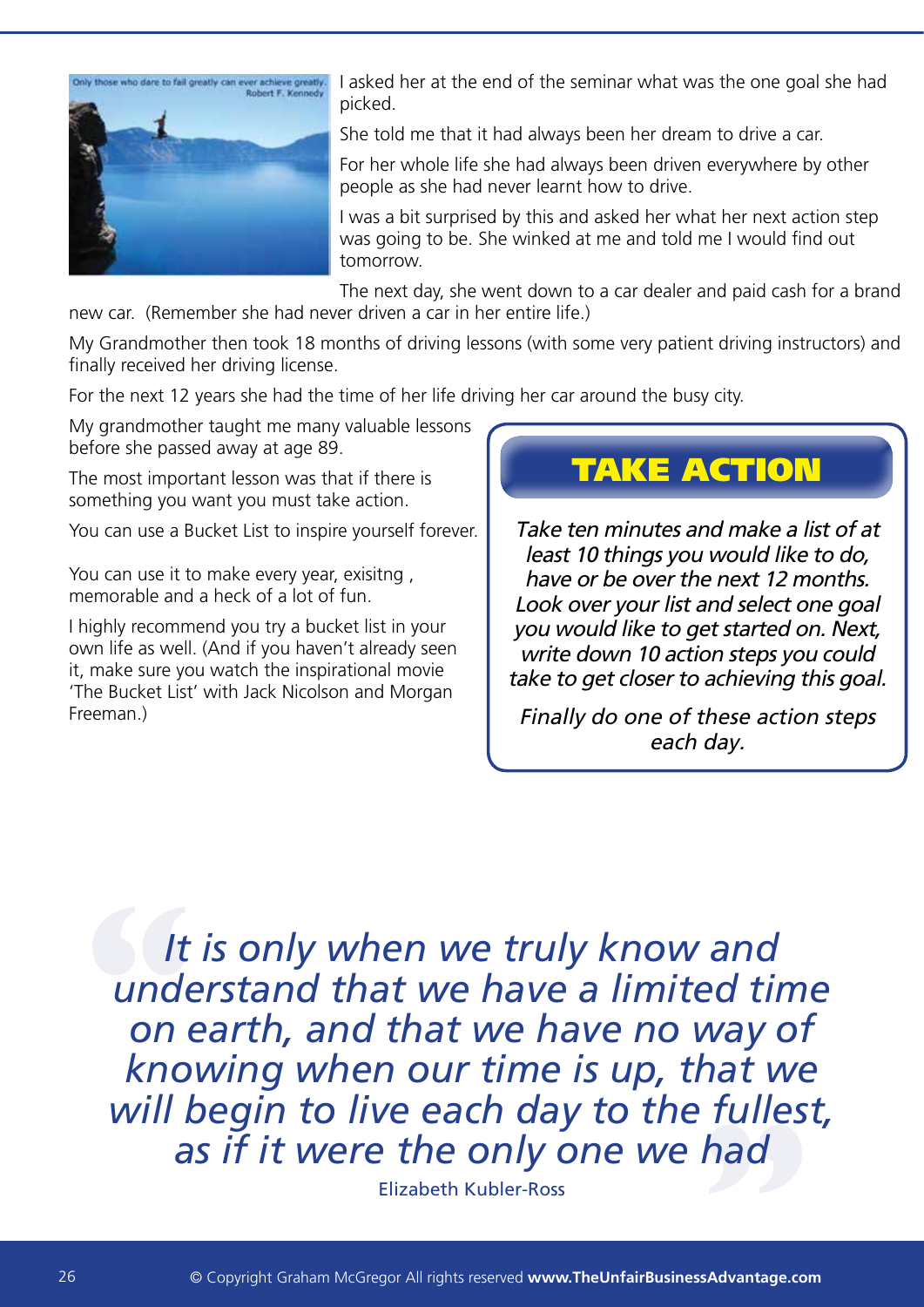# Bonus Strategy: **Read 'How full is Your Bucket?'**

There's a wonderful little book on happiness called "How full is your bucket?"

Here's what the book has to say:

Each of us has an invisible bucket. It is constantly emptied or filled, depending on what others say or do to us.

When our bucket is full, we feel great. When it's empty, we feel awful.

Each of us also has an invisible dipper.

When we use that dipper to fill other people's buckets - by saying or doing things to increase their positive emotions - we also fill our own bucket.

But when we use that dipper to dip from others' buckets - by saying or doing things that decrease their positive emotions - we diminish ourselves.

Like the cup that runneth over, a full bucket gives us a positive outlook and renewed energy. Every drop in that bucket makes us stronger and more optimistic.

But an empty bucket poisons our outlook, saps our energy, and undermines our will. That's why every time someone dips from our bucket, it hurts us.

So we face a choice every moment of every day: We can fill one another's buckets, or we can dip from them. It's an important choice -- one that profoundly influences our relationships, productivity, health, and happiness.

**Some Fast Facts** from "How Full Is Your Bucket?"

- The number-one reason people leave their jobs: They don't feel appreciated.
- 65% of people received no recognition in the workplace last year.
- 9 out of 10 people say they are more productive when they're around positive people.
- The magic ratio: 5 positive interactions for every 1 negative interaction.
- Extending longevity: Increasing positive emotions could lengthen life span by 10 years

### TAKE ACTION

*Get a copy of this book and read what it has to say. It is very good!*